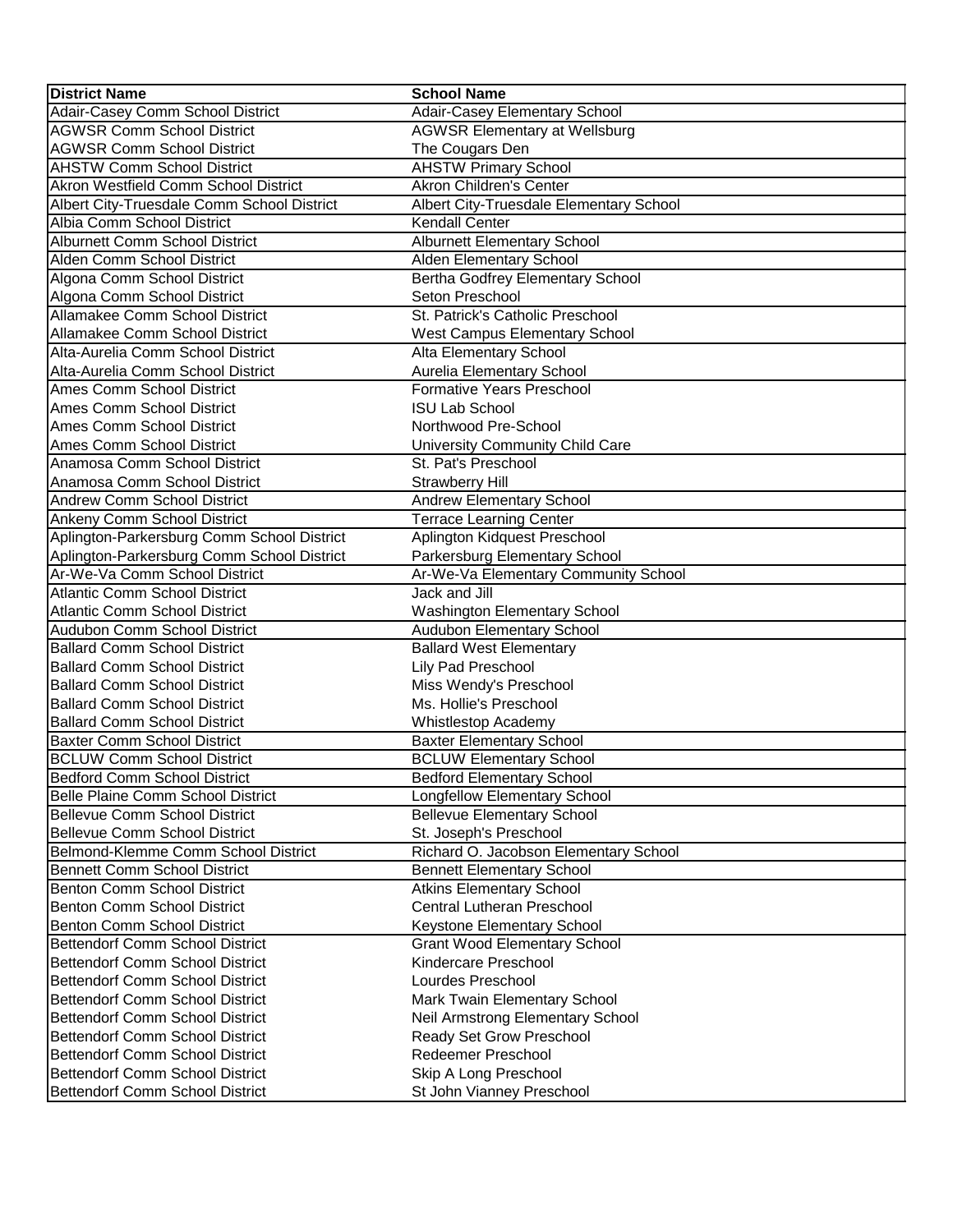| <b>District Name</b>                          | <b>School Name</b>                          |
|-----------------------------------------------|---------------------------------------------|
| Bondurant-Farrar Comm School District         | <b>Morris Elementary</b>                    |
| Boone Comm School District                    | Page Elementary School                      |
| Boone Comm School District                    | Sacred Heart Preschool Partner              |
| Boone Comm School District                    | <b>Trinity Lutheran PK Part</b>             |
| Boyden-Hull Comm School District              | Boyden-Hull Elementary School               |
| Boyden-Hull Comm School District              | Hull Christian Preschool                    |
| Boyer Valley Comm School District             | <b>Boyer Valley Elementary School</b>       |
| Brooklyn-Guernsey-Malcom Comm School District | Brooklyn-Guernsey-Malcom Elementary School  |
| Burlington Comm School District               | Corse Early Childhood Center                |
| <b>CAL Comm School District</b>               | <b>CAL Elementary School</b>                |
| <b>Calamus-Wheatland Comm School District</b> | Calamus-Wheatland Elem Attendance Center    |
| <b>CAM Comm School District</b>               | <b>CAM North Elementary</b>                 |
| <b>CAM Comm School District</b>               | <b>CAM South Elementary School</b>          |
| Camanche Comm School District                 | <b>Camanche Elementary</b>                  |
| <b>Cardinal Comm School District</b>          | <b>Cardinal Elementary</b>                  |
| Carlisle Comm School District                 | <b>Carlisle Elementary School</b>           |
| <b>Carroll Comm School District</b>           | <b>Fairview Elementary School</b>           |
| <b>Carroll Comm School District</b>           | Kuemper Catholic Grade School Preschool     |
| Cedar Falls Comm School District              | <b>Bess Streeter Aldrich Elementary</b>     |
| Cedar Falls Comm School District              | Cedar Heights Elementary School             |
| Cedar Falls Comm School District              | Helen A Hansen Elementary School            |
| Cedar Falls Comm School District              | <b>Lincoln Elementary School</b>            |
| Cedar Falls Comm School District              | North Cedar Elementary School               |
| Cedar Falls Comm School District              | Orchard Hill Elementary School              |
| Cedar Falls Comm School District              | Southdale Elementary School                 |
| Cedar Rapids Comm School District             | 5 Seasons SW                                |
| Cedar Rapids Comm School District             | <b>Arthur Elementary School</b>             |
| Cedar Rapids Comm School District             | Cedar River Academy at Taylor               |
| Cedar Rapids Comm School District             | <b>Cleveland Elementary School</b>          |
| Cedar Rapids Comm School District             | <b>Grant Wood Elementary School</b>         |
| Cedar Rapids Comm School District             | Harrison Elementary School                  |
| Cedar Rapids Comm School District             | Hiawatha Elementary School                  |
| Cedar Rapids Comm School District             | Hoover Elementary School                    |
| Cedar Rapids Comm School District             | Jackson Elementary School                   |
| Cedar Rapids Comm School District             | Kenwood Leadership Academy School           |
| Cedar Rapids Comm School District             | KinderCare                                  |
| Cedar Rapids Comm School District             | Linn County Child Development Center        |
| Cedar Rapids Comm School District             | Little Lambs                                |
| Cedar Rapids Comm School District             | Lovely Lane Preschool                       |
| Cedar Rapids Comm School District             | Share and Care Preschool                    |
| Cedar Rapids Comm School District             | St. Matthew's Preschool                     |
| Cedar Rapids Comm School District             | <b>Trinity Lane</b>                         |
| Cedar Rapids Comm School District             | <b>Trinity Lutheran School</b>              |
| Cedar Rapids Comm School District             | Viola Gibson Elementary School              |
| Cedar Rapids Comm School District             | West Willow Elementary School               |
| Cedar Rapids Comm School District             | <b>Wright Elementary School</b>             |
| Center Point-Urbana Comm School District      | Center Point-Urbana Primary School          |
| Centerville Comm School District              | Appanoose County Head Start                 |
| Centerville Comm School District              | <b>Centerville Community Preschool Bldg</b> |
| Centerville Comm School District              | Kid's World Busy Bees Preschool             |
| Central City Comm School District             | <b>Central City SWVPP</b>                   |
| Central Comm School District                  | <b>Central Elementary</b>                   |
| Central Decatur Comm School District          | South Elementary School                     |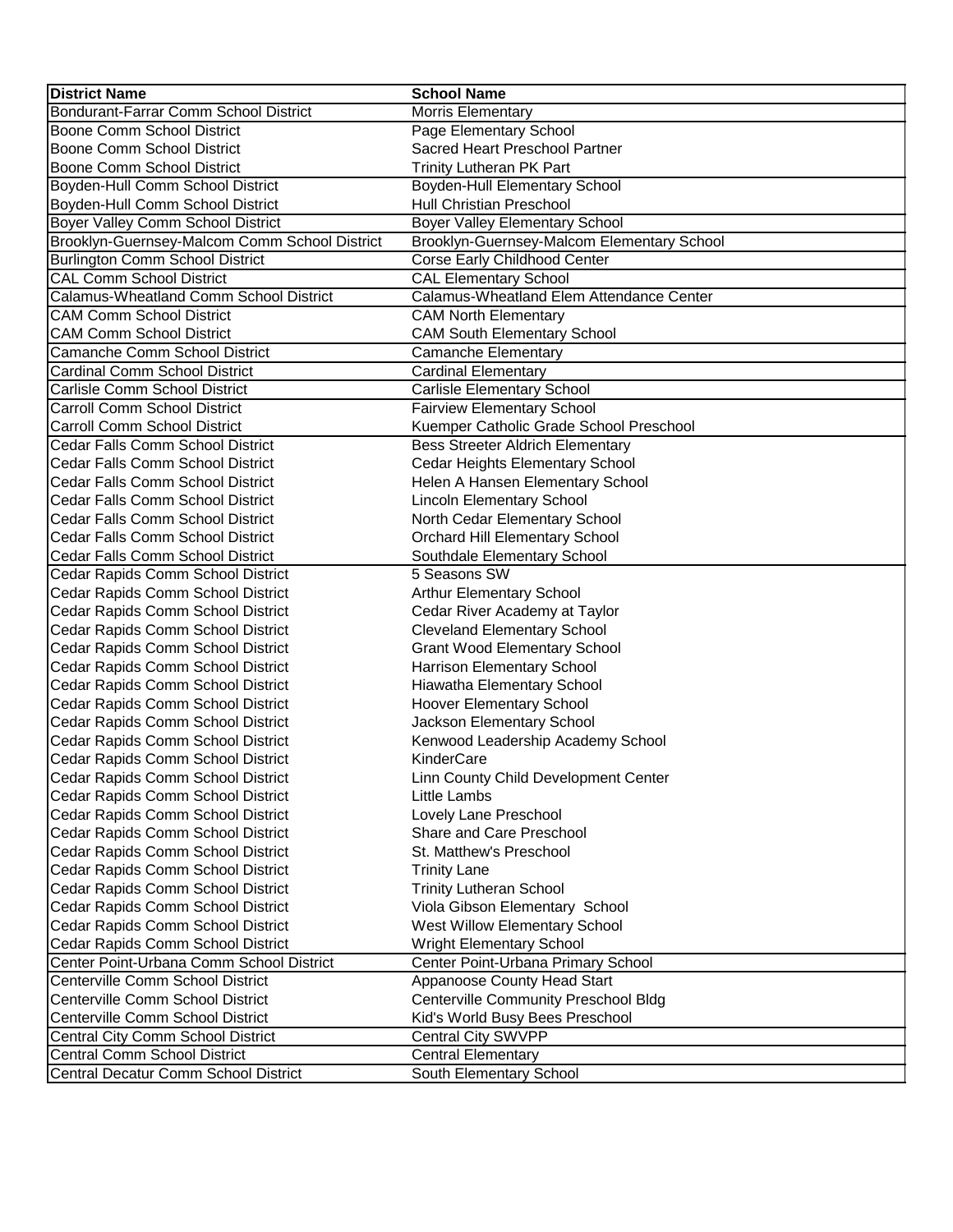| <b>District Name</b>                        | <b>School Name</b>                           |
|---------------------------------------------|----------------------------------------------|
| <b>Central DeWittSchool District</b>        | <b>Ekstrand Elementary School</b>            |
| <b>Central DeWittSchool District</b>        | <b>Grace Lutheran Preschool</b>              |
| <b>Central DeWittSchool District</b>        | St. Joseph's Preschool                       |
| Central Lee Comm School District            | <b>Central Lee Elementary School</b>         |
| Central Lyon Comm School District           | Central Lyon Elementary School               |
| Central Springs Comm School District        | Central Springs Elem. Manly Campus           |
| Central Springs Comm School District        | Central Springs Elem. School - Nora Springs  |
| <b>Chariton Comm School District</b>        | <b>Chariton Pre-school</b>                   |
| <b>Charles City Comm School District</b>    | <b>Central Preschool</b>                     |
| Charles City Comm School District           | Floyd Co Headstart                           |
| Charles City Comm School District           | Washington Elementary School                 |
| Charter Oak-Ute Comm School District        | Charter Oak-Ute Elementary School            |
| <b>Cherokee Comm School District</b>        | <b>Cherokee Elementary School</b>            |
| Clarinda Comm School District               | Garfield Elementary School                   |
| Clarion-Goldfield-Dows Comm School District | Clarion-Goldfield-Dows Elementary School     |
| <b>Clarke Comm School District</b>          | <b>Clarke Community Elementary School</b>    |
| <b>Clarksville Comm School District</b>     | <b>Clarksville Elementary School</b>         |
| Clay Central-Everly Comm School District    | <b>Clay Central-Everly Elementary</b>        |
| Clayton Ridge Comm School District          | Clayton Ridge Elementary School              |
| Clayton Ridge Comm School District          | St. Mary's Preschool                         |
| Clear Creek Amana Comm School District      | Amana Elementary School                      |
| Clear Creek Amana Comm School District      | <b>Clear Creek Elementary School</b>         |
| Clear Creek Amana Comm School District      | Little Clippers Child Development Center LLC |
| Clear Creek Amana Comm School District      | North Bend Elementary                        |
| Clear Creek Amana Comm School District      | Sprout Kids Academy, LLC                     |
| Clear Creek Amana Comm School District      | <b>Tiffin Elementary</b>                     |
| Clear Lake Comm School District             | <b>Clear Creek Elementary School</b>         |
| Clear Lake Comm School District             | Lake Town Charlie Brown Preschool            |
| <b>Clinton Comm School District</b>         | <b>Bluff Elementary School</b>               |
| <b>Clinton Comm School District</b>         | Eagle Heights Elementary School              |
| <b>Clinton Comm School District</b>         | Prince of Peace North Preschool              |
| <b>Clinton Comm School District</b>         | Stay N Play Preschool Childcare Center       |
| <b>Clinton Comm School District</b>         | YWCA Jefferson Preschool                     |
| <b>Clinton Comm School District</b>         | <b>YWCA Lyons Preschool</b>                  |
| Clinton Comm School District                | Zion Child Care Preschool                    |
| Colfax-Mingo Comm School District           | Colfax-Mingo Elementary School               |
| College Comm School District                | All God's Children Preschool                 |
| College Comm School District                | <b>Prairie Crest Elementary</b>              |
| College Comm School District                | Prairie Early Childhood Center               |
| College Comm School District                | Prairie Heights Elementary School            |
| College Comm School District                | Prairie Hill Elementary School               |
| College Comm School District                | Prairie Ridge Elementary                     |
| College Comm School District                | Prairie View Elementary School               |
| Collins-Maxwell Comm School District        | <b>Collins-Maxwell Elementary School</b>     |
| Colo-NESCO Comm School District             | Colo-Nesco Elementary School                 |
| Columbus Comm School District               | Roundy Elementary School                     |
| Coon Rapids-Bayard Comm School District     | <b>CR-B Elementary School</b>                |
| <b>Corning Comm School District</b>         | <b>Corning Elementary School</b>             |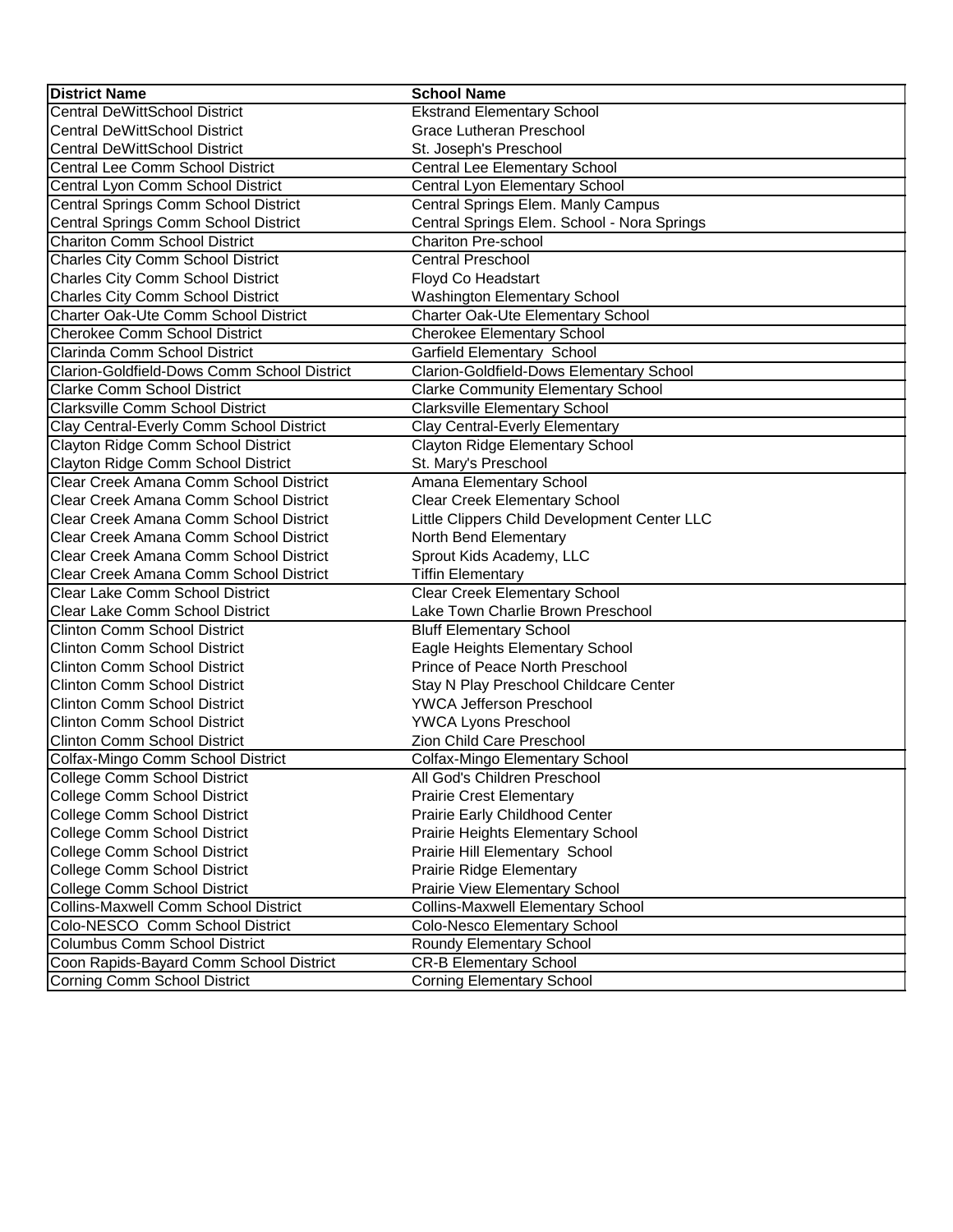| <b>Council Bluffs Comm School District</b><br><b>Bloomer Elementary School</b><br><b>Council Bluffs Comm School District</b><br>Carter Lake Elementary School<br><b>Council Bluffs Comm School District</b><br><b>College View Elementary</b><br><b>Council Bluffs Comm School District</b><br><b>Edison Elementary School</b><br><b>Council Bluffs Comm School District</b><br><b>Franklin Elementary School</b><br><b>Council Bluffs Comm School District</b><br><b>Hoover Elementary School</b><br><b>Council Bluffs Comm School District</b><br>Lewis & Clark Elementary School<br>Longfellow Elementary School<br><b>Council Bluffs Comm School District</b><br><b>Council Bluffs Comm School District</b><br>Roosevelt Elementary School<br><b>Council Bluffs Comm School District</b><br>Rue Elementary School<br><b>Council Bluffs Comm School District</b><br>St. Albert PK Center<br>Council Bluffs Comm School District<br><b>YMCA Preschool</b><br>Creston Early Childhood Center<br><b>Creston Comm School District</b><br><b>Creston Comm School District</b><br><b>Creston Head Start</b><br><b>Creston Comm School District</b><br>St. Malachy Preschool<br><b>Creston Comm School District</b><br><b>Trinity Preschool</b><br>Dallas Center-Grimes Comm School District<br><b>Brighter Beginnings Preschool</b><br>Dallas Center-Grimes Comm School District<br><b>Heritage Elementary</b><br>Kids Korner Preschool<br>Dallas Center-Grimes Comm School District<br>Danville Comm School District<br>Danville Elementary School<br>Davenport Comm School District<br>All Saints Catholic Preschool<br><b>Birdie's Nest Child Care Center</b><br>Davenport Comm School District<br>Davenport Comm School District<br><b>Buffalo Elementary School</b><br>Davenport Comm School District<br><b>Calvary Preschool Walcott</b><br>Davenport Comm School District<br>Children's Village At Hoover<br>Children's Village Hayes<br>Davenport Comm School District<br>Davenport Comm School District<br>Children's Village West<br>Family Enrichment Center Head Start<br>Davenport Comm School District<br><b>Growing Tree Preschool</b><br>Davenport Comm School District<br>John F Kennedy Catholic Preschool<br>Davenport Comm School District<br>Davenport Comm School District<br>Monroe Elementary School<br>Noah's Ark Blue Grass Preschool<br>Davenport Comm School District<br>Davenport Comm School District<br>Palmer YMCA Preschool<br>Davenport Comm School District<br>St Alphonsus Preschool<br>Davenport Comm School District<br>St Paul Lutheran Church<br>Davenport Comm School District<br>St. Ambrose Preschool<br>Davenport Comm School District<br>St. Paul the Apostle Preschool Program<br>Davenport Comm School District<br><b>Trinity Lutheran Preschool</b><br>Davenport Comm School District<br><b>Truman Elementary School</b><br>Davenport Comm School District<br>Wittenmyer HS<br>Davenport Comm School District<br><b>YMCA Early Learning Center</b><br>Davis County Comm School District<br>Davis County Elementary<br>Decorah CommunitySchool District<br>Kinderhouse Preschool<br>Decorah CommunitySchool District<br><b>NE IA Montessori School</b><br>Decorah CommunitySchool District<br>Nisse Preschool<br>Decorah CommunitySchool District<br>St. Benedict's Preschool<br>Decorah CommunitySchool District<br>Sunflower Daycare Ctr<br>Decorah CommunitySchool District<br>West Side Elementary School<br>Delwood Comm School District<br>Delwood Elementary School<br>Denison Comm School District<br>Denison Elementary School<br>Denison Comm School District<br>St. Rose of Lima Preschool | <b>District Name</b>        | <b>School Name</b>             |
|---------------------------------------------------------------------------------------------------------------------------------------------------------------------------------------------------------------------------------------------------------------------------------------------------------------------------------------------------------------------------------------------------------------------------------------------------------------------------------------------------------------------------------------------------------------------------------------------------------------------------------------------------------------------------------------------------------------------------------------------------------------------------------------------------------------------------------------------------------------------------------------------------------------------------------------------------------------------------------------------------------------------------------------------------------------------------------------------------------------------------------------------------------------------------------------------------------------------------------------------------------------------------------------------------------------------------------------------------------------------------------------------------------------------------------------------------------------------------------------------------------------------------------------------------------------------------------------------------------------------------------------------------------------------------------------------------------------------------------------------------------------------------------------------------------------------------------------------------------------------------------------------------------------------------------------------------------------------------------------------------------------------------------------------------------------------------------------------------------------------------------------------------------------------------------------------------------------------------------------------------------------------------------------------------------------------------------------------------------------------------------------------------------------------------------------------------------------------------------------------------------------------------------------------------------------------------------------------------------------------------------------------------------------------------------------------------------------------------------------------------------------------------------------------------------------------------------------------------------------------------------------------------------------------------------------------------------------------------------------------------------------------------------------------------------------------------------------------------------------------------------------------------------------------------------------------------------------------------------------------------------------------------------------------------------------------------------------------------------------------------------------------------------------------------------------------------------------------------------------------------------------------------------------------------------------------------------------------------------------------------------------------------|-----------------------------|--------------------------------|
|                                                                                                                                                                                                                                                                                                                                                                                                                                                                                                                                                                                                                                                                                                                                                                                                                                                                                                                                                                                                                                                                                                                                                                                                                                                                                                                                                                                                                                                                                                                                                                                                                                                                                                                                                                                                                                                                                                                                                                                                                                                                                                                                                                                                                                                                                                                                                                                                                                                                                                                                                                                                                                                                                                                                                                                                                                                                                                                                                                                                                                                                                                                                                                                                                                                                                                                                                                                                                                                                                                                                                                                                                                                   |                             |                                |
|                                                                                                                                                                                                                                                                                                                                                                                                                                                                                                                                                                                                                                                                                                                                                                                                                                                                                                                                                                                                                                                                                                                                                                                                                                                                                                                                                                                                                                                                                                                                                                                                                                                                                                                                                                                                                                                                                                                                                                                                                                                                                                                                                                                                                                                                                                                                                                                                                                                                                                                                                                                                                                                                                                                                                                                                                                                                                                                                                                                                                                                                                                                                                                                                                                                                                                                                                                                                                                                                                                                                                                                                                                                   |                             |                                |
|                                                                                                                                                                                                                                                                                                                                                                                                                                                                                                                                                                                                                                                                                                                                                                                                                                                                                                                                                                                                                                                                                                                                                                                                                                                                                                                                                                                                                                                                                                                                                                                                                                                                                                                                                                                                                                                                                                                                                                                                                                                                                                                                                                                                                                                                                                                                                                                                                                                                                                                                                                                                                                                                                                                                                                                                                                                                                                                                                                                                                                                                                                                                                                                                                                                                                                                                                                                                                                                                                                                                                                                                                                                   |                             |                                |
|                                                                                                                                                                                                                                                                                                                                                                                                                                                                                                                                                                                                                                                                                                                                                                                                                                                                                                                                                                                                                                                                                                                                                                                                                                                                                                                                                                                                                                                                                                                                                                                                                                                                                                                                                                                                                                                                                                                                                                                                                                                                                                                                                                                                                                                                                                                                                                                                                                                                                                                                                                                                                                                                                                                                                                                                                                                                                                                                                                                                                                                                                                                                                                                                                                                                                                                                                                                                                                                                                                                                                                                                                                                   |                             |                                |
|                                                                                                                                                                                                                                                                                                                                                                                                                                                                                                                                                                                                                                                                                                                                                                                                                                                                                                                                                                                                                                                                                                                                                                                                                                                                                                                                                                                                                                                                                                                                                                                                                                                                                                                                                                                                                                                                                                                                                                                                                                                                                                                                                                                                                                                                                                                                                                                                                                                                                                                                                                                                                                                                                                                                                                                                                                                                                                                                                                                                                                                                                                                                                                                                                                                                                                                                                                                                                                                                                                                                                                                                                                                   |                             |                                |
|                                                                                                                                                                                                                                                                                                                                                                                                                                                                                                                                                                                                                                                                                                                                                                                                                                                                                                                                                                                                                                                                                                                                                                                                                                                                                                                                                                                                                                                                                                                                                                                                                                                                                                                                                                                                                                                                                                                                                                                                                                                                                                                                                                                                                                                                                                                                                                                                                                                                                                                                                                                                                                                                                                                                                                                                                                                                                                                                                                                                                                                                                                                                                                                                                                                                                                                                                                                                                                                                                                                                                                                                                                                   |                             |                                |
|                                                                                                                                                                                                                                                                                                                                                                                                                                                                                                                                                                                                                                                                                                                                                                                                                                                                                                                                                                                                                                                                                                                                                                                                                                                                                                                                                                                                                                                                                                                                                                                                                                                                                                                                                                                                                                                                                                                                                                                                                                                                                                                                                                                                                                                                                                                                                                                                                                                                                                                                                                                                                                                                                                                                                                                                                                                                                                                                                                                                                                                                                                                                                                                                                                                                                                                                                                                                                                                                                                                                                                                                                                                   |                             |                                |
|                                                                                                                                                                                                                                                                                                                                                                                                                                                                                                                                                                                                                                                                                                                                                                                                                                                                                                                                                                                                                                                                                                                                                                                                                                                                                                                                                                                                                                                                                                                                                                                                                                                                                                                                                                                                                                                                                                                                                                                                                                                                                                                                                                                                                                                                                                                                                                                                                                                                                                                                                                                                                                                                                                                                                                                                                                                                                                                                                                                                                                                                                                                                                                                                                                                                                                                                                                                                                                                                                                                                                                                                                                                   |                             |                                |
|                                                                                                                                                                                                                                                                                                                                                                                                                                                                                                                                                                                                                                                                                                                                                                                                                                                                                                                                                                                                                                                                                                                                                                                                                                                                                                                                                                                                                                                                                                                                                                                                                                                                                                                                                                                                                                                                                                                                                                                                                                                                                                                                                                                                                                                                                                                                                                                                                                                                                                                                                                                                                                                                                                                                                                                                                                                                                                                                                                                                                                                                                                                                                                                                                                                                                                                                                                                                                                                                                                                                                                                                                                                   |                             |                                |
|                                                                                                                                                                                                                                                                                                                                                                                                                                                                                                                                                                                                                                                                                                                                                                                                                                                                                                                                                                                                                                                                                                                                                                                                                                                                                                                                                                                                                                                                                                                                                                                                                                                                                                                                                                                                                                                                                                                                                                                                                                                                                                                                                                                                                                                                                                                                                                                                                                                                                                                                                                                                                                                                                                                                                                                                                                                                                                                                                                                                                                                                                                                                                                                                                                                                                                                                                                                                                                                                                                                                                                                                                                                   |                             |                                |
|                                                                                                                                                                                                                                                                                                                                                                                                                                                                                                                                                                                                                                                                                                                                                                                                                                                                                                                                                                                                                                                                                                                                                                                                                                                                                                                                                                                                                                                                                                                                                                                                                                                                                                                                                                                                                                                                                                                                                                                                                                                                                                                                                                                                                                                                                                                                                                                                                                                                                                                                                                                                                                                                                                                                                                                                                                                                                                                                                                                                                                                                                                                                                                                                                                                                                                                                                                                                                                                                                                                                                                                                                                                   |                             |                                |
|                                                                                                                                                                                                                                                                                                                                                                                                                                                                                                                                                                                                                                                                                                                                                                                                                                                                                                                                                                                                                                                                                                                                                                                                                                                                                                                                                                                                                                                                                                                                                                                                                                                                                                                                                                                                                                                                                                                                                                                                                                                                                                                                                                                                                                                                                                                                                                                                                                                                                                                                                                                                                                                                                                                                                                                                                                                                                                                                                                                                                                                                                                                                                                                                                                                                                                                                                                                                                                                                                                                                                                                                                                                   |                             |                                |
|                                                                                                                                                                                                                                                                                                                                                                                                                                                                                                                                                                                                                                                                                                                                                                                                                                                                                                                                                                                                                                                                                                                                                                                                                                                                                                                                                                                                                                                                                                                                                                                                                                                                                                                                                                                                                                                                                                                                                                                                                                                                                                                                                                                                                                                                                                                                                                                                                                                                                                                                                                                                                                                                                                                                                                                                                                                                                                                                                                                                                                                                                                                                                                                                                                                                                                                                                                                                                                                                                                                                                                                                                                                   |                             |                                |
|                                                                                                                                                                                                                                                                                                                                                                                                                                                                                                                                                                                                                                                                                                                                                                                                                                                                                                                                                                                                                                                                                                                                                                                                                                                                                                                                                                                                                                                                                                                                                                                                                                                                                                                                                                                                                                                                                                                                                                                                                                                                                                                                                                                                                                                                                                                                                                                                                                                                                                                                                                                                                                                                                                                                                                                                                                                                                                                                                                                                                                                                                                                                                                                                                                                                                                                                                                                                                                                                                                                                                                                                                                                   |                             |                                |
|                                                                                                                                                                                                                                                                                                                                                                                                                                                                                                                                                                                                                                                                                                                                                                                                                                                                                                                                                                                                                                                                                                                                                                                                                                                                                                                                                                                                                                                                                                                                                                                                                                                                                                                                                                                                                                                                                                                                                                                                                                                                                                                                                                                                                                                                                                                                                                                                                                                                                                                                                                                                                                                                                                                                                                                                                                                                                                                                                                                                                                                                                                                                                                                                                                                                                                                                                                                                                                                                                                                                                                                                                                                   |                             |                                |
|                                                                                                                                                                                                                                                                                                                                                                                                                                                                                                                                                                                                                                                                                                                                                                                                                                                                                                                                                                                                                                                                                                                                                                                                                                                                                                                                                                                                                                                                                                                                                                                                                                                                                                                                                                                                                                                                                                                                                                                                                                                                                                                                                                                                                                                                                                                                                                                                                                                                                                                                                                                                                                                                                                                                                                                                                                                                                                                                                                                                                                                                                                                                                                                                                                                                                                                                                                                                                                                                                                                                                                                                                                                   |                             |                                |
|                                                                                                                                                                                                                                                                                                                                                                                                                                                                                                                                                                                                                                                                                                                                                                                                                                                                                                                                                                                                                                                                                                                                                                                                                                                                                                                                                                                                                                                                                                                                                                                                                                                                                                                                                                                                                                                                                                                                                                                                                                                                                                                                                                                                                                                                                                                                                                                                                                                                                                                                                                                                                                                                                                                                                                                                                                                                                                                                                                                                                                                                                                                                                                                                                                                                                                                                                                                                                                                                                                                                                                                                                                                   |                             |                                |
|                                                                                                                                                                                                                                                                                                                                                                                                                                                                                                                                                                                                                                                                                                                                                                                                                                                                                                                                                                                                                                                                                                                                                                                                                                                                                                                                                                                                                                                                                                                                                                                                                                                                                                                                                                                                                                                                                                                                                                                                                                                                                                                                                                                                                                                                                                                                                                                                                                                                                                                                                                                                                                                                                                                                                                                                                                                                                                                                                                                                                                                                                                                                                                                                                                                                                                                                                                                                                                                                                                                                                                                                                                                   |                             |                                |
|                                                                                                                                                                                                                                                                                                                                                                                                                                                                                                                                                                                                                                                                                                                                                                                                                                                                                                                                                                                                                                                                                                                                                                                                                                                                                                                                                                                                                                                                                                                                                                                                                                                                                                                                                                                                                                                                                                                                                                                                                                                                                                                                                                                                                                                                                                                                                                                                                                                                                                                                                                                                                                                                                                                                                                                                                                                                                                                                                                                                                                                                                                                                                                                                                                                                                                                                                                                                                                                                                                                                                                                                                                                   |                             |                                |
|                                                                                                                                                                                                                                                                                                                                                                                                                                                                                                                                                                                                                                                                                                                                                                                                                                                                                                                                                                                                                                                                                                                                                                                                                                                                                                                                                                                                                                                                                                                                                                                                                                                                                                                                                                                                                                                                                                                                                                                                                                                                                                                                                                                                                                                                                                                                                                                                                                                                                                                                                                                                                                                                                                                                                                                                                                                                                                                                                                                                                                                                                                                                                                                                                                                                                                                                                                                                                                                                                                                                                                                                                                                   |                             |                                |
|                                                                                                                                                                                                                                                                                                                                                                                                                                                                                                                                                                                                                                                                                                                                                                                                                                                                                                                                                                                                                                                                                                                                                                                                                                                                                                                                                                                                                                                                                                                                                                                                                                                                                                                                                                                                                                                                                                                                                                                                                                                                                                                                                                                                                                                                                                                                                                                                                                                                                                                                                                                                                                                                                                                                                                                                                                                                                                                                                                                                                                                                                                                                                                                                                                                                                                                                                                                                                                                                                                                                                                                                                                                   |                             |                                |
|                                                                                                                                                                                                                                                                                                                                                                                                                                                                                                                                                                                                                                                                                                                                                                                                                                                                                                                                                                                                                                                                                                                                                                                                                                                                                                                                                                                                                                                                                                                                                                                                                                                                                                                                                                                                                                                                                                                                                                                                                                                                                                                                                                                                                                                                                                                                                                                                                                                                                                                                                                                                                                                                                                                                                                                                                                                                                                                                                                                                                                                                                                                                                                                                                                                                                                                                                                                                                                                                                                                                                                                                                                                   |                             |                                |
|                                                                                                                                                                                                                                                                                                                                                                                                                                                                                                                                                                                                                                                                                                                                                                                                                                                                                                                                                                                                                                                                                                                                                                                                                                                                                                                                                                                                                                                                                                                                                                                                                                                                                                                                                                                                                                                                                                                                                                                                                                                                                                                                                                                                                                                                                                                                                                                                                                                                                                                                                                                                                                                                                                                                                                                                                                                                                                                                                                                                                                                                                                                                                                                                                                                                                                                                                                                                                                                                                                                                                                                                                                                   |                             |                                |
|                                                                                                                                                                                                                                                                                                                                                                                                                                                                                                                                                                                                                                                                                                                                                                                                                                                                                                                                                                                                                                                                                                                                                                                                                                                                                                                                                                                                                                                                                                                                                                                                                                                                                                                                                                                                                                                                                                                                                                                                                                                                                                                                                                                                                                                                                                                                                                                                                                                                                                                                                                                                                                                                                                                                                                                                                                                                                                                                                                                                                                                                                                                                                                                                                                                                                                                                                                                                                                                                                                                                                                                                                                                   |                             |                                |
|                                                                                                                                                                                                                                                                                                                                                                                                                                                                                                                                                                                                                                                                                                                                                                                                                                                                                                                                                                                                                                                                                                                                                                                                                                                                                                                                                                                                                                                                                                                                                                                                                                                                                                                                                                                                                                                                                                                                                                                                                                                                                                                                                                                                                                                                                                                                                                                                                                                                                                                                                                                                                                                                                                                                                                                                                                                                                                                                                                                                                                                                                                                                                                                                                                                                                                                                                                                                                                                                                                                                                                                                                                                   |                             |                                |
|                                                                                                                                                                                                                                                                                                                                                                                                                                                                                                                                                                                                                                                                                                                                                                                                                                                                                                                                                                                                                                                                                                                                                                                                                                                                                                                                                                                                                                                                                                                                                                                                                                                                                                                                                                                                                                                                                                                                                                                                                                                                                                                                                                                                                                                                                                                                                                                                                                                                                                                                                                                                                                                                                                                                                                                                                                                                                                                                                                                                                                                                                                                                                                                                                                                                                                                                                                                                                                                                                                                                                                                                                                                   |                             |                                |
|                                                                                                                                                                                                                                                                                                                                                                                                                                                                                                                                                                                                                                                                                                                                                                                                                                                                                                                                                                                                                                                                                                                                                                                                                                                                                                                                                                                                                                                                                                                                                                                                                                                                                                                                                                                                                                                                                                                                                                                                                                                                                                                                                                                                                                                                                                                                                                                                                                                                                                                                                                                                                                                                                                                                                                                                                                                                                                                                                                                                                                                                                                                                                                                                                                                                                                                                                                                                                                                                                                                                                                                                                                                   |                             |                                |
|                                                                                                                                                                                                                                                                                                                                                                                                                                                                                                                                                                                                                                                                                                                                                                                                                                                                                                                                                                                                                                                                                                                                                                                                                                                                                                                                                                                                                                                                                                                                                                                                                                                                                                                                                                                                                                                                                                                                                                                                                                                                                                                                                                                                                                                                                                                                                                                                                                                                                                                                                                                                                                                                                                                                                                                                                                                                                                                                                                                                                                                                                                                                                                                                                                                                                                                                                                                                                                                                                                                                                                                                                                                   |                             |                                |
|                                                                                                                                                                                                                                                                                                                                                                                                                                                                                                                                                                                                                                                                                                                                                                                                                                                                                                                                                                                                                                                                                                                                                                                                                                                                                                                                                                                                                                                                                                                                                                                                                                                                                                                                                                                                                                                                                                                                                                                                                                                                                                                                                                                                                                                                                                                                                                                                                                                                                                                                                                                                                                                                                                                                                                                                                                                                                                                                                                                                                                                                                                                                                                                                                                                                                                                                                                                                                                                                                                                                                                                                                                                   |                             |                                |
|                                                                                                                                                                                                                                                                                                                                                                                                                                                                                                                                                                                                                                                                                                                                                                                                                                                                                                                                                                                                                                                                                                                                                                                                                                                                                                                                                                                                                                                                                                                                                                                                                                                                                                                                                                                                                                                                                                                                                                                                                                                                                                                                                                                                                                                                                                                                                                                                                                                                                                                                                                                                                                                                                                                                                                                                                                                                                                                                                                                                                                                                                                                                                                                                                                                                                                                                                                                                                                                                                                                                                                                                                                                   |                             |                                |
|                                                                                                                                                                                                                                                                                                                                                                                                                                                                                                                                                                                                                                                                                                                                                                                                                                                                                                                                                                                                                                                                                                                                                                                                                                                                                                                                                                                                                                                                                                                                                                                                                                                                                                                                                                                                                                                                                                                                                                                                                                                                                                                                                                                                                                                                                                                                                                                                                                                                                                                                                                                                                                                                                                                                                                                                                                                                                                                                                                                                                                                                                                                                                                                                                                                                                                                                                                                                                                                                                                                                                                                                                                                   |                             |                                |
|                                                                                                                                                                                                                                                                                                                                                                                                                                                                                                                                                                                                                                                                                                                                                                                                                                                                                                                                                                                                                                                                                                                                                                                                                                                                                                                                                                                                                                                                                                                                                                                                                                                                                                                                                                                                                                                                                                                                                                                                                                                                                                                                                                                                                                                                                                                                                                                                                                                                                                                                                                                                                                                                                                                                                                                                                                                                                                                                                                                                                                                                                                                                                                                                                                                                                                                                                                                                                                                                                                                                                                                                                                                   |                             |                                |
|                                                                                                                                                                                                                                                                                                                                                                                                                                                                                                                                                                                                                                                                                                                                                                                                                                                                                                                                                                                                                                                                                                                                                                                                                                                                                                                                                                                                                                                                                                                                                                                                                                                                                                                                                                                                                                                                                                                                                                                                                                                                                                                                                                                                                                                                                                                                                                                                                                                                                                                                                                                                                                                                                                                                                                                                                                                                                                                                                                                                                                                                                                                                                                                                                                                                                                                                                                                                                                                                                                                                                                                                                                                   |                             |                                |
|                                                                                                                                                                                                                                                                                                                                                                                                                                                                                                                                                                                                                                                                                                                                                                                                                                                                                                                                                                                                                                                                                                                                                                                                                                                                                                                                                                                                                                                                                                                                                                                                                                                                                                                                                                                                                                                                                                                                                                                                                                                                                                                                                                                                                                                                                                                                                                                                                                                                                                                                                                                                                                                                                                                                                                                                                                                                                                                                                                                                                                                                                                                                                                                                                                                                                                                                                                                                                                                                                                                                                                                                                                                   |                             |                                |
|                                                                                                                                                                                                                                                                                                                                                                                                                                                                                                                                                                                                                                                                                                                                                                                                                                                                                                                                                                                                                                                                                                                                                                                                                                                                                                                                                                                                                                                                                                                                                                                                                                                                                                                                                                                                                                                                                                                                                                                                                                                                                                                                                                                                                                                                                                                                                                                                                                                                                                                                                                                                                                                                                                                                                                                                                                                                                                                                                                                                                                                                                                                                                                                                                                                                                                                                                                                                                                                                                                                                                                                                                                                   |                             |                                |
|                                                                                                                                                                                                                                                                                                                                                                                                                                                                                                                                                                                                                                                                                                                                                                                                                                                                                                                                                                                                                                                                                                                                                                                                                                                                                                                                                                                                                                                                                                                                                                                                                                                                                                                                                                                                                                                                                                                                                                                                                                                                                                                                                                                                                                                                                                                                                                                                                                                                                                                                                                                                                                                                                                                                                                                                                                                                                                                                                                                                                                                                                                                                                                                                                                                                                                                                                                                                                                                                                                                                                                                                                                                   |                             |                                |
|                                                                                                                                                                                                                                                                                                                                                                                                                                                                                                                                                                                                                                                                                                                                                                                                                                                                                                                                                                                                                                                                                                                                                                                                                                                                                                                                                                                                                                                                                                                                                                                                                                                                                                                                                                                                                                                                                                                                                                                                                                                                                                                                                                                                                                                                                                                                                                                                                                                                                                                                                                                                                                                                                                                                                                                                                                                                                                                                                                                                                                                                                                                                                                                                                                                                                                                                                                                                                                                                                                                                                                                                                                                   |                             |                                |
|                                                                                                                                                                                                                                                                                                                                                                                                                                                                                                                                                                                                                                                                                                                                                                                                                                                                                                                                                                                                                                                                                                                                                                                                                                                                                                                                                                                                                                                                                                                                                                                                                                                                                                                                                                                                                                                                                                                                                                                                                                                                                                                                                                                                                                                                                                                                                                                                                                                                                                                                                                                                                                                                                                                                                                                                                                                                                                                                                                                                                                                                                                                                                                                                                                                                                                                                                                                                                                                                                                                                                                                                                                                   |                             |                                |
|                                                                                                                                                                                                                                                                                                                                                                                                                                                                                                                                                                                                                                                                                                                                                                                                                                                                                                                                                                                                                                                                                                                                                                                                                                                                                                                                                                                                                                                                                                                                                                                                                                                                                                                                                                                                                                                                                                                                                                                                                                                                                                                                                                                                                                                                                                                                                                                                                                                                                                                                                                                                                                                                                                                                                                                                                                                                                                                                                                                                                                                                                                                                                                                                                                                                                                                                                                                                                                                                                                                                                                                                                                                   |                             |                                |
|                                                                                                                                                                                                                                                                                                                                                                                                                                                                                                                                                                                                                                                                                                                                                                                                                                                                                                                                                                                                                                                                                                                                                                                                                                                                                                                                                                                                                                                                                                                                                                                                                                                                                                                                                                                                                                                                                                                                                                                                                                                                                                                                                                                                                                                                                                                                                                                                                                                                                                                                                                                                                                                                                                                                                                                                                                                                                                                                                                                                                                                                                                                                                                                                                                                                                                                                                                                                                                                                                                                                                                                                                                                   |                             |                                |
|                                                                                                                                                                                                                                                                                                                                                                                                                                                                                                                                                                                                                                                                                                                                                                                                                                                                                                                                                                                                                                                                                                                                                                                                                                                                                                                                                                                                                                                                                                                                                                                                                                                                                                                                                                                                                                                                                                                                                                                                                                                                                                                                                                                                                                                                                                                                                                                                                                                                                                                                                                                                                                                                                                                                                                                                                                                                                                                                                                                                                                                                                                                                                                                                                                                                                                                                                                                                                                                                                                                                                                                                                                                   |                             |                                |
|                                                                                                                                                                                                                                                                                                                                                                                                                                                                                                                                                                                                                                                                                                                                                                                                                                                                                                                                                                                                                                                                                                                                                                                                                                                                                                                                                                                                                                                                                                                                                                                                                                                                                                                                                                                                                                                                                                                                                                                                                                                                                                                                                                                                                                                                                                                                                                                                                                                                                                                                                                                                                                                                                                                                                                                                                                                                                                                                                                                                                                                                                                                                                                                                                                                                                                                                                                                                                                                                                                                                                                                                                                                   |                             |                                |
|                                                                                                                                                                                                                                                                                                                                                                                                                                                                                                                                                                                                                                                                                                                                                                                                                                                                                                                                                                                                                                                                                                                                                                                                                                                                                                                                                                                                                                                                                                                                                                                                                                                                                                                                                                                                                                                                                                                                                                                                                                                                                                                                                                                                                                                                                                                                                                                                                                                                                                                                                                                                                                                                                                                                                                                                                                                                                                                                                                                                                                                                                                                                                                                                                                                                                                                                                                                                                                                                                                                                                                                                                                                   |                             |                                |
|                                                                                                                                                                                                                                                                                                                                                                                                                                                                                                                                                                                                                                                                                                                                                                                                                                                                                                                                                                                                                                                                                                                                                                                                                                                                                                                                                                                                                                                                                                                                                                                                                                                                                                                                                                                                                                                                                                                                                                                                                                                                                                                                                                                                                                                                                                                                                                                                                                                                                                                                                                                                                                                                                                                                                                                                                                                                                                                                                                                                                                                                                                                                                                                                                                                                                                                                                                                                                                                                                                                                                                                                                                                   |                             |                                |
|                                                                                                                                                                                                                                                                                                                                                                                                                                                                                                                                                                                                                                                                                                                                                                                                                                                                                                                                                                                                                                                                                                                                                                                                                                                                                                                                                                                                                                                                                                                                                                                                                                                                                                                                                                                                                                                                                                                                                                                                                                                                                                                                                                                                                                                                                                                                                                                                                                                                                                                                                                                                                                                                                                                                                                                                                                                                                                                                                                                                                                                                                                                                                                                                                                                                                                                                                                                                                                                                                                                                                                                                                                                   |                             |                                |
|                                                                                                                                                                                                                                                                                                                                                                                                                                                                                                                                                                                                                                                                                                                                                                                                                                                                                                                                                                                                                                                                                                                                                                                                                                                                                                                                                                                                                                                                                                                                                                                                                                                                                                                                                                                                                                                                                                                                                                                                                                                                                                                                                                                                                                                                                                                                                                                                                                                                                                                                                                                                                                                                                                                                                                                                                                                                                                                                                                                                                                                                                                                                                                                                                                                                                                                                                                                                                                                                                                                                                                                                                                                   |                             |                                |
|                                                                                                                                                                                                                                                                                                                                                                                                                                                                                                                                                                                                                                                                                                                                                                                                                                                                                                                                                                                                                                                                                                                                                                                                                                                                                                                                                                                                                                                                                                                                                                                                                                                                                                                                                                                                                                                                                                                                                                                                                                                                                                                                                                                                                                                                                                                                                                                                                                                                                                                                                                                                                                                                                                                                                                                                                                                                                                                                                                                                                                                                                                                                                                                                                                                                                                                                                                                                                                                                                                                                                                                                                                                   |                             |                                |
|                                                                                                                                                                                                                                                                                                                                                                                                                                                                                                                                                                                                                                                                                                                                                                                                                                                                                                                                                                                                                                                                                                                                                                                                                                                                                                                                                                                                                                                                                                                                                                                                                                                                                                                                                                                                                                                                                                                                                                                                                                                                                                                                                                                                                                                                                                                                                                                                                                                                                                                                                                                                                                                                                                                                                                                                                                                                                                                                                                                                                                                                                                                                                                                                                                                                                                                                                                                                                                                                                                                                                                                                                                                   |                             |                                |
|                                                                                                                                                                                                                                                                                                                                                                                                                                                                                                                                                                                                                                                                                                                                                                                                                                                                                                                                                                                                                                                                                                                                                                                                                                                                                                                                                                                                                                                                                                                                                                                                                                                                                                                                                                                                                                                                                                                                                                                                                                                                                                                                                                                                                                                                                                                                                                                                                                                                                                                                                                                                                                                                                                                                                                                                                                                                                                                                                                                                                                                                                                                                                                                                                                                                                                                                                                                                                                                                                                                                                                                                                                                   |                             |                                |
|                                                                                                                                                                                                                                                                                                                                                                                                                                                                                                                                                                                                                                                                                                                                                                                                                                                                                                                                                                                                                                                                                                                                                                                                                                                                                                                                                                                                                                                                                                                                                                                                                                                                                                                                                                                                                                                                                                                                                                                                                                                                                                                                                                                                                                                                                                                                                                                                                                                                                                                                                                                                                                                                                                                                                                                                                                                                                                                                                                                                                                                                                                                                                                                                                                                                                                                                                                                                                                                                                                                                                                                                                                                   |                             |                                |
|                                                                                                                                                                                                                                                                                                                                                                                                                                                                                                                                                                                                                                                                                                                                                                                                                                                                                                                                                                                                                                                                                                                                                                                                                                                                                                                                                                                                                                                                                                                                                                                                                                                                                                                                                                                                                                                                                                                                                                                                                                                                                                                                                                                                                                                                                                                                                                                                                                                                                                                                                                                                                                                                                                                                                                                                                                                                                                                                                                                                                                                                                                                                                                                                                                                                                                                                                                                                                                                                                                                                                                                                                                                   |                             |                                |
|                                                                                                                                                                                                                                                                                                                                                                                                                                                                                                                                                                                                                                                                                                                                                                                                                                                                                                                                                                                                                                                                                                                                                                                                                                                                                                                                                                                                                                                                                                                                                                                                                                                                                                                                                                                                                                                                                                                                                                                                                                                                                                                                                                                                                                                                                                                                                                                                                                                                                                                                                                                                                                                                                                                                                                                                                                                                                                                                                                                                                                                                                                                                                                                                                                                                                                                                                                                                                                                                                                                                                                                                                                                   | Denver Comm School District | Denver Early Elementary School |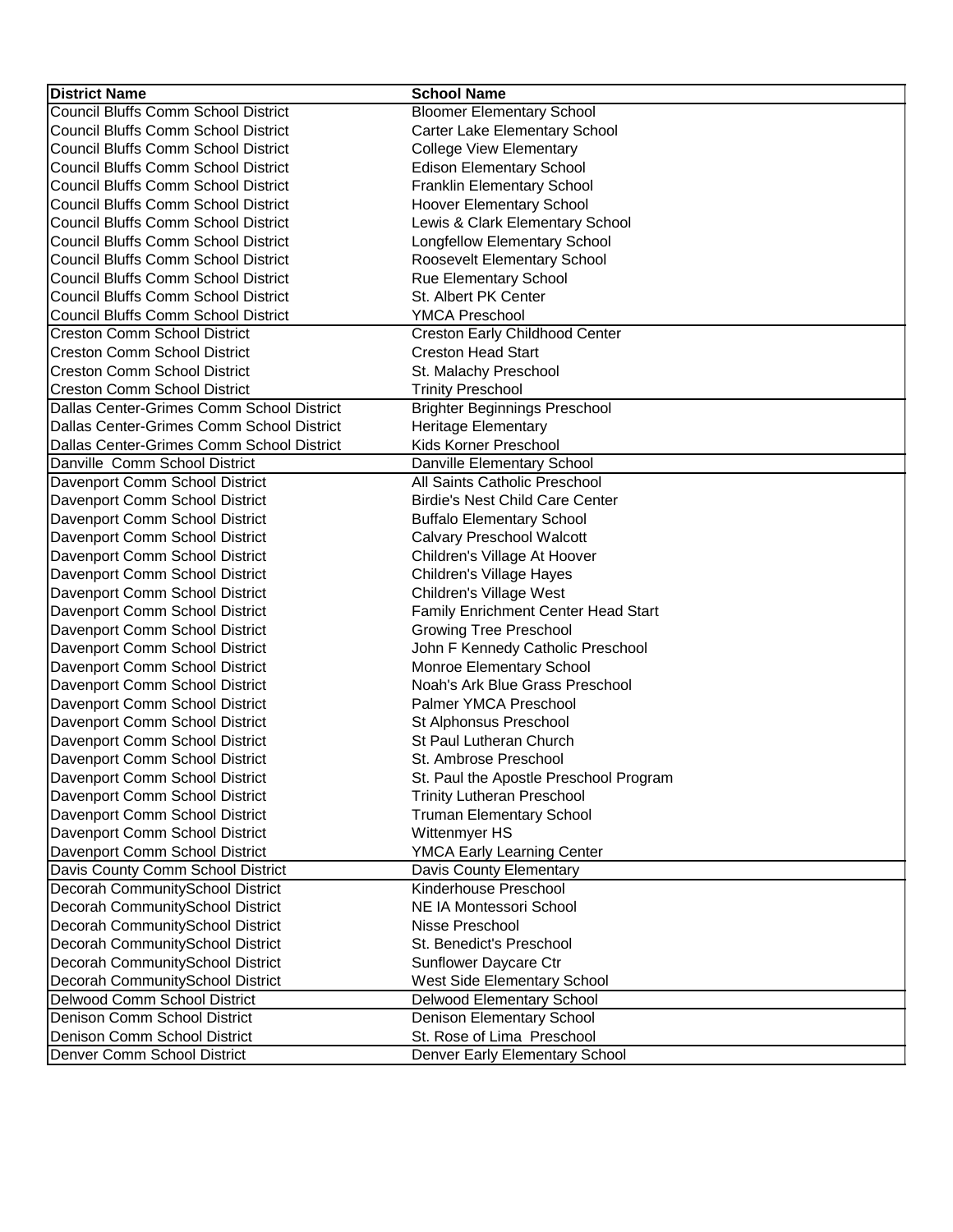| <b>District Name</b>                        | <b>School Name</b>                           |
|---------------------------------------------|----------------------------------------------|
| Des Moines Independent Comm School District | <b>Bidwell</b>                               |
| Des Moines Independent Comm School District | <b>Capitol Park</b>                          |
| Des Moines Independent Comm School District | Capitol View Elementary School               |
| Des Moines Independent Comm School District | Christ the King                              |
| Des Moines Independent Comm School District | <b>Cowles Elementary School</b>              |
| Des Moines Independent Comm School District | <b>Grace Methodist Preschool</b>             |
| Des Moines Independent Comm School District | Hispanic Educational Resource Center         |
| Des Moines Independent Comm School District | <b>Holy Family</b>                           |
| Des Moines Independent Comm School District | <b>Holy Trinity</b>                          |
| Des Moines Independent Comm School District | Jessie Franklin Taylor                       |
| Des Moines Independent Comm School District | McKee Elementary School                      |
| Des Moines Independent Comm School District | <b>McKinley Elementary School</b>            |
| Des Moines Independent Comm School District | Mitchell Early Childhood Center              |
| Des Moines Independent Comm School District | Moulton Elementary School                    |
| Des Moines Independent Comm School District | Oakridge                                     |
| Des Moines Independent Comm School District | Science Center of Iowa                       |
| Des Moines Independent Comm School District | St. Anthony                                  |
| Des Moines Independent Comm School District | St. Augustin                                 |
| Des Moines Independent Comm School District | St. Joseph                                   |
| Des Moines Independent Comm School District | St. Theresa                                  |
| Des Moines Independent Comm School District | <b>Walnut Street School</b>                  |
| Des Moines Independent Comm School District | <b>Westminster Preschool</b>                 |
| Des Moines Independent Comm School District | Woodlawn Early Childhood Center              |
| Diagonal Comm School District               | Diagonal Elementary School                   |
| Dike-New Hartford Comm School District      | Dike Elementary School                       |
| Dike-New Hartford Comm School District      | New Hartford Elementary School               |
| Dubuque Comm School District                | <b>ABC Learning</b>                          |
| Dubuque Comm School District                | Audubon Elementary School                    |
| Dubuque Comm School District                | <b>Bryant Elementary School</b>              |
| Dubuque Comm School District                | <b>Carver Elementary School</b>              |
| Dubuque Comm School District                | Dubuque Child Care Center                    |
| Dubuque Comm School District                | Eisenhower Elementary School                 |
| Dubuque Comm School District                | Frog Hollow Kid Campus                       |
| Dubuque Comm School District                | <b>Fulton Elementary School</b>              |
| Dubuque Comm School District                | <b>Grand View Methodist</b>                  |
| Dubuque Comm School District                | Hills & Dales                                |
| Dubuque Comm School District                | <b>Holy Ghost Preschool</b>                  |
| Dubuque Comm School District                | <b>Irving Elementary School</b>              |
| Dubuque Comm School District                | John Kennedy Elementary School               |
| Dubuque Comm School District                | Key West ECC                                 |
| Dubuque Comm School District                | Lincoln Elementary School                    |
| Dubuque Comm School District                | Marita Theisen Childcare @ Steeple Square    |
| Dubuque Comm School District                | Marshall Elementary School                   |
| Dubuque Comm School District                | Mercy Child Development Center               |
| Dubuque Comm School District                | Mini Masterpieces                            |
| Dubuque Comm School District                | Noah's Ark                                   |
| Dubuque Comm School District                | Our Lady of Guadalupe Early Childhood Center |
| Dubuque Comm School District                | Our Redeemer Preschool                       |
| Dubuque Comm School District                | <b>Prescott Elementary School</b>            |
| Dubuque Comm School District                | Resurrection                                 |
| Dubuque Comm School District                | Sageville Elementary School                  |
| Dubuque Comm School District                | St Joseph The Worker                         |
| Dubuque Comm School District                | St. Columbkille Center                       |
| Dubuque Comm School District                | <b>Table Mound Elementary School</b>         |
| Dubuque Comm School District                | University of Dubuque Child Care Center      |
| Dubuque Comm School District                | Young Uns Children Ctr                       |
|                                             |                                              |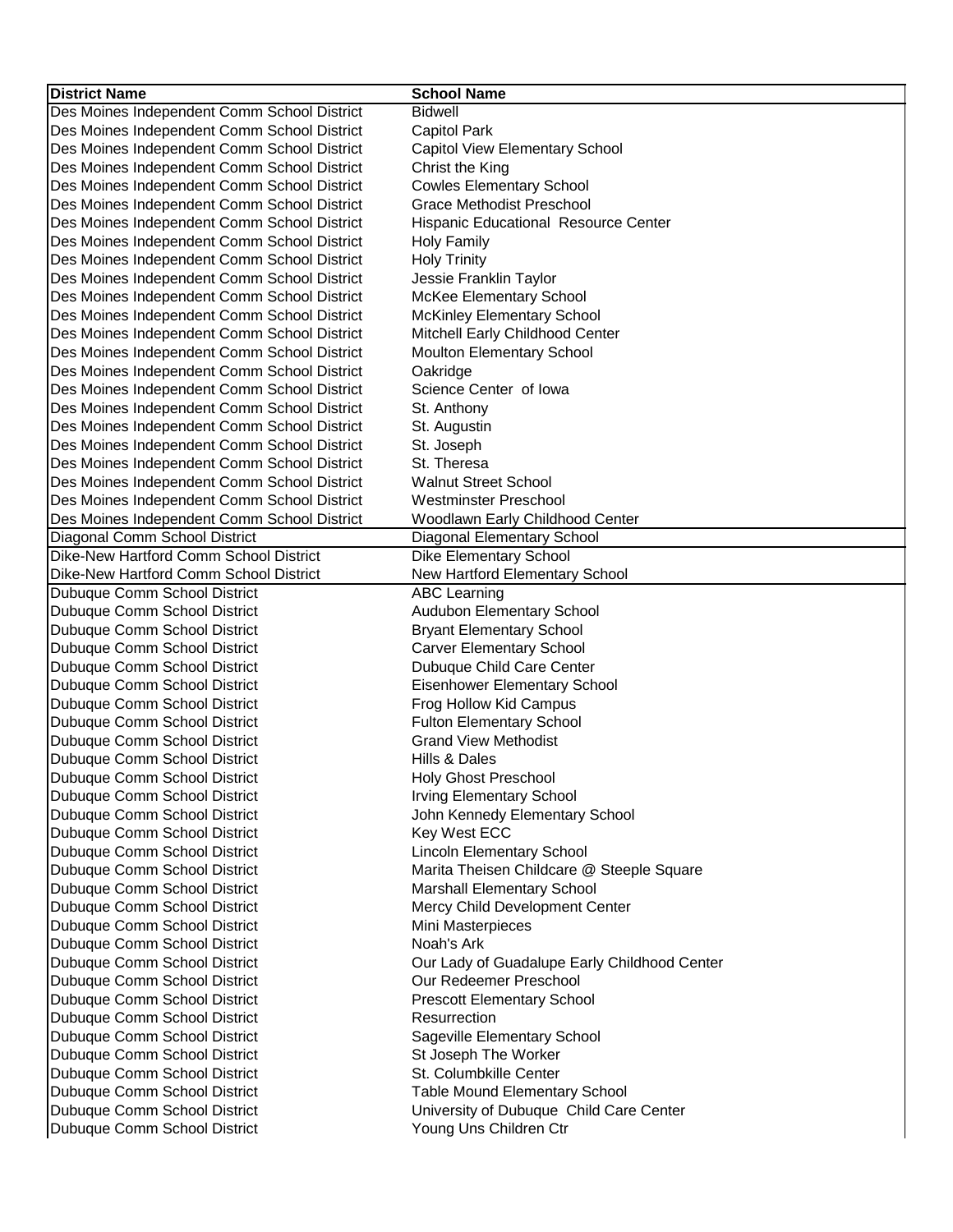| <b>District Name</b>                         | <b>School Name</b>                             |
|----------------------------------------------|------------------------------------------------|
| Dunkerton Comm School District               | Dunkerton Elementary                           |
| Durant Comm School District                  | <b>Durant Elementary School</b>                |
| Eagle Grove Comm School District             | Eagle Grove Elementary                         |
| Earlham Comm School District                 | Earlham Elementary School                      |
| East Buchanan Comm School District           | East Buchanan Elementary School                |
| East Marshall Comm School District           | East Marshall Elementary School                |
| East Mills Comm School District              | East Mills Elementary School                   |
| East Sac County Comm School District         | East Sac County Elementary                     |
| East Union Comm School District              | <b>East Union Elementary</b>                   |
| East Union Comm School District              | Joyful Sparks Preschool                        |
| Eastern Allamakee Comm School District       | New Albin Elementary School                    |
| Easton Valley Comm School District           | Easton Valley Elementary School                |
| Eddyville-Blakesburg-Fremont CSD             | <b>Blakesburg Elementary</b>                   |
| Eddyville-Blakesburg-Fremont CSD             | <b>Eddyville Elementary</b>                    |
| Eddyville-Blakesburg-Fremont CSD             | <b>Fremont Elementary</b>                      |
| Edgewood-Colesburg Comm School District      | Edgewood-Colesburg Elementary School           |
| Eldora-New Providence Comm School District   | Eldora-New Providence Elementary School        |
| Eldora-New Providence Comm School District   | Good Shepherd Preschool                        |
| Emmetsburg Comm School District              | Emmetsburg Catholic School Preschool           |
| Emmetsburg Comm School District              | Headstart                                      |
| Emmetsburg Comm School District              | <b>West Elementary School</b>                  |
| English Valleys Comm School District         | English Valleys Elementary School              |
| <b>Essex Comm School District</b>            | <b>Essex Elementary School</b>                 |
| Estherville LincolnCentral Com Sch Dist      | Demoney Elementary                             |
| Estherville LincolnCentral Com Sch Dist      | <b>UDMO Classrooms Roosevelt Building</b>      |
| Exira-Elk Horn-Kimballton Comm Sch Dist      | Exira-Elk Horn-Kimballton Elementary           |
| Fairfield Comm School District               | <b>Community Childcare</b>                     |
| <b>Fairfield Comm School District</b>        | <b>Washington Elementary</b>                   |
| <b>Forest City Comm School District</b>      | <b>Forest City Elementary School</b>           |
| Fort Dodge Comm School District              | <b>Childcare Discovery Center</b>              |
| Fort Dodge Comm School District              | <b>Community Christian Preschool</b>           |
| Fort Dodge Comm School District              | Dodger Preschool                               |
| Fort Dodge Comm School District              | Early Childhood Center                         |
| Fort Dodge Comm School District              | <b>Head Start Maple</b>                        |
| Fort Dodge Comm School District              | Little Lambs Preschool                         |
| Fort Dodge Comm School District              | St. Edmond Preschool                           |
| Fort Madison Comm School District            | Carousel Preschool                             |
| Fort Madison Comm School District            | Richardson Elementary School                   |
| Fort Madison Comm School District            | Y Kids Preschool                               |
| Fremont-Mills Comm School District           | Fremont-Mills Elementary School                |
| Galva-Holstein Comm School District          | Galva-Holstein Elementary School               |
| Garner-Hayfield-Ventura Comm School District | Garner-Hayfield-Ventura Elementary School      |
| Garner-Hayfield-Ventura Comm School District | Garner-Hayfield-Ventura Little Lambs Preschool |
| Garner-Hayfield-Ventura Comm School District | Garner-Hayfield-Ventura Redeemer Preschool     |
| George-Little Rock Comm School District      | George Preschool                               |
| George-Little Rock Comm School District      | George-Little Rock Elementary School           |
| <b>Gilbert Comm School District</b>          | <b>Gilbert Elementary School</b>               |
| Gilmore City-Bradgate Comm School District   | GC-B Pre School and Day Care                   |
| Gladbrook-Reinbeck Comm School District      | Little Rebel Learning Center                   |
| Glenwood Comm School District                | Northeast Elementary School                    |
| Glidden-Ralston Comm School District         | Glidden-Ralston Elementary School              |
| <b>GMG Comm School District</b>              | <b>GMG Elementary School</b>                   |
| Graettinger-Terril Comm School District      | Graettinger-Terril Elementary School           |
| Graettinger-Terril Comm School District      | Graettinger-Terril High School                 |
| <b>Greene County Comm School District</b>    | <b>Greene County Elementary</b>                |
|                                              |                                                |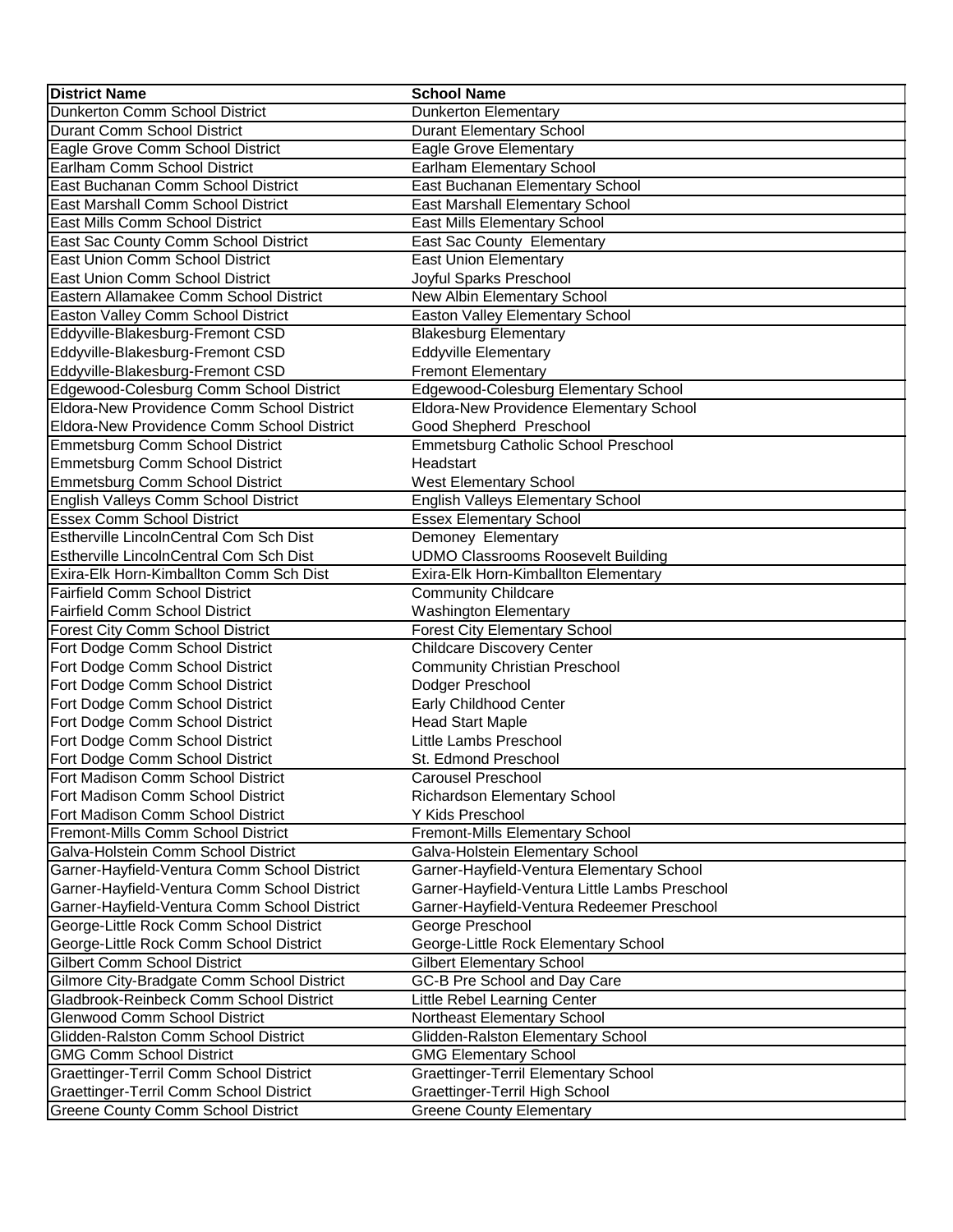| Grinnell-Newburg Comm School District<br><b>Fairview Elementary School</b><br>Grinnell-Newburg Comm School District<br><b>Grinnell Community Early Learning Center</b><br>Grinnell-Newburg Comm School District<br><b>UCC Comm Preschool</b><br><b>Griswold Comm School District</b><br><b>Griswold Elementary</b><br><b>Grundy Center Community Preschool</b><br>Grundy Center Comm School District<br>Guthrie Center Comm School District<br><b>Guthrie Center Elementary School</b><br>Marnie Simons Elementary School<br>Hamburg Comm School District<br>Hampton-Dumont Comm School District<br>North Side Elementary School<br>Harlan Comm School District<br>Harlan Primary<br>Harlan Comm School District<br>Shelby County Catholic Preschool<br>Harris-Lake Park Elementary School<br>Harris-Lake Park Comm School District<br>Hartley-Melvin-Sanborn Comm School District<br>Hartley-Melvin-Sanborn Elementary School<br><b>Head Start Preschool</b><br>Hartley-Melvin-Sanborn Comm School District<br><b>Highland Comm School District</b><br><b>Highland Elementary School</b><br>Hinton Comm School District<br><b>Hinton Elementary School</b><br>H-L-V Comm School District<br>H-L-V Elementary School<br>Cresco Early Childhood Development Center<br>Howard-Winneshiek Comm School District<br>Howard-Winneshiek Comm School District<br>Notre Dame Pre-School<br>Hubbard-Radcliffe Elementary School<br>Hubbard-Radcliffe Comm School District<br>Hudson Comm School District<br><b>Hudson Elementary School</b><br>Clyde D Mease Elementary School<br>Humboldt Comm School District<br>Humboldt Comm School District<br>St. Mary's Preschool<br><b>IKM-Manning Middle School</b><br>IKM-Manning Comm School District<br>IKM-Manning Comm School District<br>Irwin Elementary School<br>Independence Comm School District<br>Early Childhood Center<br>Independence Comm School District<br>Immanuel Lutheran Wee Care Preschool<br>Independence Comm School District<br>Kidsville CCCBC<br>Independence Comm School District<br>Moser Preschool<br>Independence Comm School District<br>St. John's Preschool<br>Indianola Comm School District |
|------------------------------------------------------------------------------------------------------------------------------------------------------------------------------------------------------------------------------------------------------------------------------------------------------------------------------------------------------------------------------------------------------------------------------------------------------------------------------------------------------------------------------------------------------------------------------------------------------------------------------------------------------------------------------------------------------------------------------------------------------------------------------------------------------------------------------------------------------------------------------------------------------------------------------------------------------------------------------------------------------------------------------------------------------------------------------------------------------------------------------------------------------------------------------------------------------------------------------------------------------------------------------------------------------------------------------------------------------------------------------------------------------------------------------------------------------------------------------------------------------------------------------------------------------------------------------------------------------------------------------------------------------------------------------------------------------------------------------------------------------------------------------------------------------------------------------------------------------------------------------------------------------------------------------------------------------------------------------------------------------------------------------------------------------------------------------------------------------------------------------------------------------------------|
|                                                                                                                                                                                                                                                                                                                                                                                                                                                                                                                                                                                                                                                                                                                                                                                                                                                                                                                                                                                                                                                                                                                                                                                                                                                                                                                                                                                                                                                                                                                                                                                                                                                                                                                                                                                                                                                                                                                                                                                                                                                                                                                                                                  |
|                                                                                                                                                                                                                                                                                                                                                                                                                                                                                                                                                                                                                                                                                                                                                                                                                                                                                                                                                                                                                                                                                                                                                                                                                                                                                                                                                                                                                                                                                                                                                                                                                                                                                                                                                                                                                                                                                                                                                                                                                                                                                                                                                                  |
|                                                                                                                                                                                                                                                                                                                                                                                                                                                                                                                                                                                                                                                                                                                                                                                                                                                                                                                                                                                                                                                                                                                                                                                                                                                                                                                                                                                                                                                                                                                                                                                                                                                                                                                                                                                                                                                                                                                                                                                                                                                                                                                                                                  |
|                                                                                                                                                                                                                                                                                                                                                                                                                                                                                                                                                                                                                                                                                                                                                                                                                                                                                                                                                                                                                                                                                                                                                                                                                                                                                                                                                                                                                                                                                                                                                                                                                                                                                                                                                                                                                                                                                                                                                                                                                                                                                                                                                                  |
|                                                                                                                                                                                                                                                                                                                                                                                                                                                                                                                                                                                                                                                                                                                                                                                                                                                                                                                                                                                                                                                                                                                                                                                                                                                                                                                                                                                                                                                                                                                                                                                                                                                                                                                                                                                                                                                                                                                                                                                                                                                                                                                                                                  |
|                                                                                                                                                                                                                                                                                                                                                                                                                                                                                                                                                                                                                                                                                                                                                                                                                                                                                                                                                                                                                                                                                                                                                                                                                                                                                                                                                                                                                                                                                                                                                                                                                                                                                                                                                                                                                                                                                                                                                                                                                                                                                                                                                                  |
|                                                                                                                                                                                                                                                                                                                                                                                                                                                                                                                                                                                                                                                                                                                                                                                                                                                                                                                                                                                                                                                                                                                                                                                                                                                                                                                                                                                                                                                                                                                                                                                                                                                                                                                                                                                                                                                                                                                                                                                                                                                                                                                                                                  |
|                                                                                                                                                                                                                                                                                                                                                                                                                                                                                                                                                                                                                                                                                                                                                                                                                                                                                                                                                                                                                                                                                                                                                                                                                                                                                                                                                                                                                                                                                                                                                                                                                                                                                                                                                                                                                                                                                                                                                                                                                                                                                                                                                                  |
|                                                                                                                                                                                                                                                                                                                                                                                                                                                                                                                                                                                                                                                                                                                                                                                                                                                                                                                                                                                                                                                                                                                                                                                                                                                                                                                                                                                                                                                                                                                                                                                                                                                                                                                                                                                                                                                                                                                                                                                                                                                                                                                                                                  |
|                                                                                                                                                                                                                                                                                                                                                                                                                                                                                                                                                                                                                                                                                                                                                                                                                                                                                                                                                                                                                                                                                                                                                                                                                                                                                                                                                                                                                                                                                                                                                                                                                                                                                                                                                                                                                                                                                                                                                                                                                                                                                                                                                                  |
|                                                                                                                                                                                                                                                                                                                                                                                                                                                                                                                                                                                                                                                                                                                                                                                                                                                                                                                                                                                                                                                                                                                                                                                                                                                                                                                                                                                                                                                                                                                                                                                                                                                                                                                                                                                                                                                                                                                                                                                                                                                                                                                                                                  |
|                                                                                                                                                                                                                                                                                                                                                                                                                                                                                                                                                                                                                                                                                                                                                                                                                                                                                                                                                                                                                                                                                                                                                                                                                                                                                                                                                                                                                                                                                                                                                                                                                                                                                                                                                                                                                                                                                                                                                                                                                                                                                                                                                                  |
|                                                                                                                                                                                                                                                                                                                                                                                                                                                                                                                                                                                                                                                                                                                                                                                                                                                                                                                                                                                                                                                                                                                                                                                                                                                                                                                                                                                                                                                                                                                                                                                                                                                                                                                                                                                                                                                                                                                                                                                                                                                                                                                                                                  |
|                                                                                                                                                                                                                                                                                                                                                                                                                                                                                                                                                                                                                                                                                                                                                                                                                                                                                                                                                                                                                                                                                                                                                                                                                                                                                                                                                                                                                                                                                                                                                                                                                                                                                                                                                                                                                                                                                                                                                                                                                                                                                                                                                                  |
|                                                                                                                                                                                                                                                                                                                                                                                                                                                                                                                                                                                                                                                                                                                                                                                                                                                                                                                                                                                                                                                                                                                                                                                                                                                                                                                                                                                                                                                                                                                                                                                                                                                                                                                                                                                                                                                                                                                                                                                                                                                                                                                                                                  |
|                                                                                                                                                                                                                                                                                                                                                                                                                                                                                                                                                                                                                                                                                                                                                                                                                                                                                                                                                                                                                                                                                                                                                                                                                                                                                                                                                                                                                                                                                                                                                                                                                                                                                                                                                                                                                                                                                                                                                                                                                                                                                                                                                                  |
|                                                                                                                                                                                                                                                                                                                                                                                                                                                                                                                                                                                                                                                                                                                                                                                                                                                                                                                                                                                                                                                                                                                                                                                                                                                                                                                                                                                                                                                                                                                                                                                                                                                                                                                                                                                                                                                                                                                                                                                                                                                                                                                                                                  |
|                                                                                                                                                                                                                                                                                                                                                                                                                                                                                                                                                                                                                                                                                                                                                                                                                                                                                                                                                                                                                                                                                                                                                                                                                                                                                                                                                                                                                                                                                                                                                                                                                                                                                                                                                                                                                                                                                                                                                                                                                                                                                                                                                                  |
|                                                                                                                                                                                                                                                                                                                                                                                                                                                                                                                                                                                                                                                                                                                                                                                                                                                                                                                                                                                                                                                                                                                                                                                                                                                                                                                                                                                                                                                                                                                                                                                                                                                                                                                                                                                                                                                                                                                                                                                                                                                                                                                                                                  |
|                                                                                                                                                                                                                                                                                                                                                                                                                                                                                                                                                                                                                                                                                                                                                                                                                                                                                                                                                                                                                                                                                                                                                                                                                                                                                                                                                                                                                                                                                                                                                                                                                                                                                                                                                                                                                                                                                                                                                                                                                                                                                                                                                                  |
|                                                                                                                                                                                                                                                                                                                                                                                                                                                                                                                                                                                                                                                                                                                                                                                                                                                                                                                                                                                                                                                                                                                                                                                                                                                                                                                                                                                                                                                                                                                                                                                                                                                                                                                                                                                                                                                                                                                                                                                                                                                                                                                                                                  |
|                                                                                                                                                                                                                                                                                                                                                                                                                                                                                                                                                                                                                                                                                                                                                                                                                                                                                                                                                                                                                                                                                                                                                                                                                                                                                                                                                                                                                                                                                                                                                                                                                                                                                                                                                                                                                                                                                                                                                                                                                                                                                                                                                                  |
|                                                                                                                                                                                                                                                                                                                                                                                                                                                                                                                                                                                                                                                                                                                                                                                                                                                                                                                                                                                                                                                                                                                                                                                                                                                                                                                                                                                                                                                                                                                                                                                                                                                                                                                                                                                                                                                                                                                                                                                                                                                                                                                                                                  |
|                                                                                                                                                                                                                                                                                                                                                                                                                                                                                                                                                                                                                                                                                                                                                                                                                                                                                                                                                                                                                                                                                                                                                                                                                                                                                                                                                                                                                                                                                                                                                                                                                                                                                                                                                                                                                                                                                                                                                                                                                                                                                                                                                                  |
|                                                                                                                                                                                                                                                                                                                                                                                                                                                                                                                                                                                                                                                                                                                                                                                                                                                                                                                                                                                                                                                                                                                                                                                                                                                                                                                                                                                                                                                                                                                                                                                                                                                                                                                                                                                                                                                                                                                                                                                                                                                                                                                                                                  |
|                                                                                                                                                                                                                                                                                                                                                                                                                                                                                                                                                                                                                                                                                                                                                                                                                                                                                                                                                                                                                                                                                                                                                                                                                                                                                                                                                                                                                                                                                                                                                                                                                                                                                                                                                                                                                                                                                                                                                                                                                                                                                                                                                                  |
|                                                                                                                                                                                                                                                                                                                                                                                                                                                                                                                                                                                                                                                                                                                                                                                                                                                                                                                                                                                                                                                                                                                                                                                                                                                                                                                                                                                                                                                                                                                                                                                                                                                                                                                                                                                                                                                                                                                                                                                                                                                                                                                                                                  |
|                                                                                                                                                                                                                                                                                                                                                                                                                                                                                                                                                                                                                                                                                                                                                                                                                                                                                                                                                                                                                                                                                                                                                                                                                                                                                                                                                                                                                                                                                                                                                                                                                                                                                                                                                                                                                                                                                                                                                                                                                                                                                                                                                                  |
|                                                                                                                                                                                                                                                                                                                                                                                                                                                                                                                                                                                                                                                                                                                                                                                                                                                                                                                                                                                                                                                                                                                                                                                                                                                                                                                                                                                                                                                                                                                                                                                                                                                                                                                                                                                                                                                                                                                                                                                                                                                                                                                                                                  |
| <b>Whittier Elementary School</b>                                                                                                                                                                                                                                                                                                                                                                                                                                                                                                                                                                                                                                                                                                                                                                                                                                                                                                                                                                                                                                                                                                                                                                                                                                                                                                                                                                                                                                                                                                                                                                                                                                                                                                                                                                                                                                                                                                                                                                                                                                                                                                                                |
| Interstate 35 Comm School District<br>Interstate 35 Elementary School                                                                                                                                                                                                                                                                                                                                                                                                                                                                                                                                                                                                                                                                                                                                                                                                                                                                                                                                                                                                                                                                                                                                                                                                                                                                                                                                                                                                                                                                                                                                                                                                                                                                                                                                                                                                                                                                                                                                                                                                                                                                                            |
| <b>Alexander Elementary</b><br>Iowa City Comm School District                                                                                                                                                                                                                                                                                                                                                                                                                                                                                                                                                                                                                                                                                                                                                                                                                                                                                                                                                                                                                                                                                                                                                                                                                                                                                                                                                                                                                                                                                                                                                                                                                                                                                                                                                                                                                                                                                                                                                                                                                                                                                                    |
| <b>Bohumil Shimek Elementary School</b><br>Iowa City Comm School District                                                                                                                                                                                                                                                                                                                                                                                                                                                                                                                                                                                                                                                                                                                                                                                                                                                                                                                                                                                                                                                                                                                                                                                                                                                                                                                                                                                                                                                                                                                                                                                                                                                                                                                                                                                                                                                                                                                                                                                                                                                                                        |
| Iowa City Comm School District<br><b>Broadway</b>                                                                                                                                                                                                                                                                                                                                                                                                                                                                                                                                                                                                                                                                                                                                                                                                                                                                                                                                                                                                                                                                                                                                                                                                                                                                                                                                                                                                                                                                                                                                                                                                                                                                                                                                                                                                                                                                                                                                                                                                                                                                                                                |
| Iowa City Comm School District<br><b>Buford Garner Elementary</b>                                                                                                                                                                                                                                                                                                                                                                                                                                                                                                                                                                                                                                                                                                                                                                                                                                                                                                                                                                                                                                                                                                                                                                                                                                                                                                                                                                                                                                                                                                                                                                                                                                                                                                                                                                                                                                                                                                                                                                                                                                                                                                |
| Iowa City Comm School District<br><b>Central Elementary School</b>                                                                                                                                                                                                                                                                                                                                                                                                                                                                                                                                                                                                                                                                                                                                                                                                                                                                                                                                                                                                                                                                                                                                                                                                                                                                                                                                                                                                                                                                                                                                                                                                                                                                                                                                                                                                                                                                                                                                                                                                                                                                                               |
| Iowa City Comm School District<br><b>Christine Grant Elementary</b>                                                                                                                                                                                                                                                                                                                                                                                                                                                                                                                                                                                                                                                                                                                                                                                                                                                                                                                                                                                                                                                                                                                                                                                                                                                                                                                                                                                                                                                                                                                                                                                                                                                                                                                                                                                                                                                                                                                                                                                                                                                                                              |
| Iowa City Comm School District<br>Frog Hollow                                                                                                                                                                                                                                                                                                                                                                                                                                                                                                                                                                                                                                                                                                                                                                                                                                                                                                                                                                                                                                                                                                                                                                                                                                                                                                                                                                                                                                                                                                                                                                                                                                                                                                                                                                                                                                                                                                                                                                                                                                                                                                                    |
| Iowa City Comm School District<br><b>Grant Wood Elementary School</b>                                                                                                                                                                                                                                                                                                                                                                                                                                                                                                                                                                                                                                                                                                                                                                                                                                                                                                                                                                                                                                                                                                                                                                                                                                                                                                                                                                                                                                                                                                                                                                                                                                                                                                                                                                                                                                                                                                                                                                                                                                                                                            |
| Iowa City Comm School District<br>Handicare Inc                                                                                                                                                                                                                                                                                                                                                                                                                                                                                                                                                                                                                                                                                                                                                                                                                                                                                                                                                                                                                                                                                                                                                                                                                                                                                                                                                                                                                                                                                                                                                                                                                                                                                                                                                                                                                                                                                                                                                                                                                                                                                                                  |
| Iowa City Comm School District<br>Helen Lemme Elementary School                                                                                                                                                                                                                                                                                                                                                                                                                                                                                                                                                                                                                                                                                                                                                                                                                                                                                                                                                                                                                                                                                                                                                                                                                                                                                                                                                                                                                                                                                                                                                                                                                                                                                                                                                                                                                                                                                                                                                                                                                                                                                                  |
| Iowa City Comm School District<br>Herbert Hoover Elementary School                                                                                                                                                                                                                                                                                                                                                                                                                                                                                                                                                                                                                                                                                                                                                                                                                                                                                                                                                                                                                                                                                                                                                                                                                                                                                                                                                                                                                                                                                                                                                                                                                                                                                                                                                                                                                                                                                                                                                                                                                                                                                               |
| Iowa City Comm School District<br><b>Hills Elementary School</b>                                                                                                                                                                                                                                                                                                                                                                                                                                                                                                                                                                                                                                                                                                                                                                                                                                                                                                                                                                                                                                                                                                                                                                                                                                                                                                                                                                                                                                                                                                                                                                                                                                                                                                                                                                                                                                                                                                                                                                                                                                                                                                 |
| Iowa City Comm School District<br>Horace Mann Elementary School                                                                                                                                                                                                                                                                                                                                                                                                                                                                                                                                                                                                                                                                                                                                                                                                                                                                                                                                                                                                                                                                                                                                                                                                                                                                                                                                                                                                                                                                                                                                                                                                                                                                                                                                                                                                                                                                                                                                                                                                                                                                                                  |
| Iowa City Comm School District<br>ICCSD PK-12 Online Learning Program                                                                                                                                                                                                                                                                                                                                                                                                                                                                                                                                                                                                                                                                                                                                                                                                                                                                                                                                                                                                                                                                                                                                                                                                                                                                                                                                                                                                                                                                                                                                                                                                                                                                                                                                                                                                                                                                                                                                                                                                                                                                                            |
| Iowa City Comm School District<br>James Van Allen Elementary School                                                                                                                                                                                                                                                                                                                                                                                                                                                                                                                                                                                                                                                                                                                                                                                                                                                                                                                                                                                                                                                                                                                                                                                                                                                                                                                                                                                                                                                                                                                                                                                                                                                                                                                                                                                                                                                                                                                                                                                                                                                                                              |
| Iowa City Comm School District<br>Kirkwood Elementary School                                                                                                                                                                                                                                                                                                                                                                                                                                                                                                                                                                                                                                                                                                                                                                                                                                                                                                                                                                                                                                                                                                                                                                                                                                                                                                                                                                                                                                                                                                                                                                                                                                                                                                                                                                                                                                                                                                                                                                                                                                                                                                     |
| Iowa City Comm School District<br>Mark Twain Elementary                                                                                                                                                                                                                                                                                                                                                                                                                                                                                                                                                                                                                                                                                                                                                                                                                                                                                                                                                                                                                                                                                                                                                                                                                                                                                                                                                                                                                                                                                                                                                                                                                                                                                                                                                                                                                                                                                                                                                                                                                                                                                                          |
| Iowa City Comm School District<br>Norman Borlaug Elementary School                                                                                                                                                                                                                                                                                                                                                                                                                                                                                                                                                                                                                                                                                                                                                                                                                                                                                                                                                                                                                                                                                                                                                                                                                                                                                                                                                                                                                                                                                                                                                                                                                                                                                                                                                                                                                                                                                                                                                                                                                                                                                               |
| Iowa City Comm School District<br>Penn Elementary School                                                                                                                                                                                                                                                                                                                                                                                                                                                                                                                                                                                                                                                                                                                                                                                                                                                                                                                                                                                                                                                                                                                                                                                                                                                                                                                                                                                                                                                                                                                                                                                                                                                                                                                                                                                                                                                                                                                                                                                                                                                                                                         |
| Iowa City Comm School District<br><b>Pheasant Ridge</b>                                                                                                                                                                                                                                                                                                                                                                                                                                                                                                                                                                                                                                                                                                                                                                                                                                                                                                                                                                                                                                                                                                                                                                                                                                                                                                                                                                                                                                                                                                                                                                                                                                                                                                                                                                                                                                                                                                                                                                                                                                                                                                          |
| Iowa City Comm School District<br>Robert Lucas Elementary School                                                                                                                                                                                                                                                                                                                                                                                                                                                                                                                                                                                                                                                                                                                                                                                                                                                                                                                                                                                                                                                                                                                                                                                                                                                                                                                                                                                                                                                                                                                                                                                                                                                                                                                                                                                                                                                                                                                                                                                                                                                                                                 |
| Iowa City Comm School District<br><b>Stepping Stones</b>                                                                                                                                                                                                                                                                                                                                                                                                                                                                                                                                                                                                                                                                                                                                                                                                                                                                                                                                                                                                                                                                                                                                                                                                                                                                                                                                                                                                                                                                                                                                                                                                                                                                                                                                                                                                                                                                                                                                                                                                                                                                                                         |
| Iowa City Comm School District<br><b>Wickham Elementary</b>                                                                                                                                                                                                                                                                                                                                                                                                                                                                                                                                                                                                                                                                                                                                                                                                                                                                                                                                                                                                                                                                                                                                                                                                                                                                                                                                                                                                                                                                                                                                                                                                                                                                                                                                                                                                                                                                                                                                                                                                                                                                                                      |
| Iowa Falls Comm School District<br><b>Pineview Elementary</b>                                                                                                                                                                                                                                                                                                                                                                                                                                                                                                                                                                                                                                                                                                                                                                                                                                                                                                                                                                                                                                                                                                                                                                                                                                                                                                                                                                                                                                                                                                                                                                                                                                                                                                                                                                                                                                                                                                                                                                                                                                                                                                    |
| Iowa Valley Elementary School<br>Iowa Valley Comm School District                                                                                                                                                                                                                                                                                                                                                                                                                                                                                                                                                                                                                                                                                                                                                                                                                                                                                                                                                                                                                                                                                                                                                                                                                                                                                                                                                                                                                                                                                                                                                                                                                                                                                                                                                                                                                                                                                                                                                                                                                                                                                                |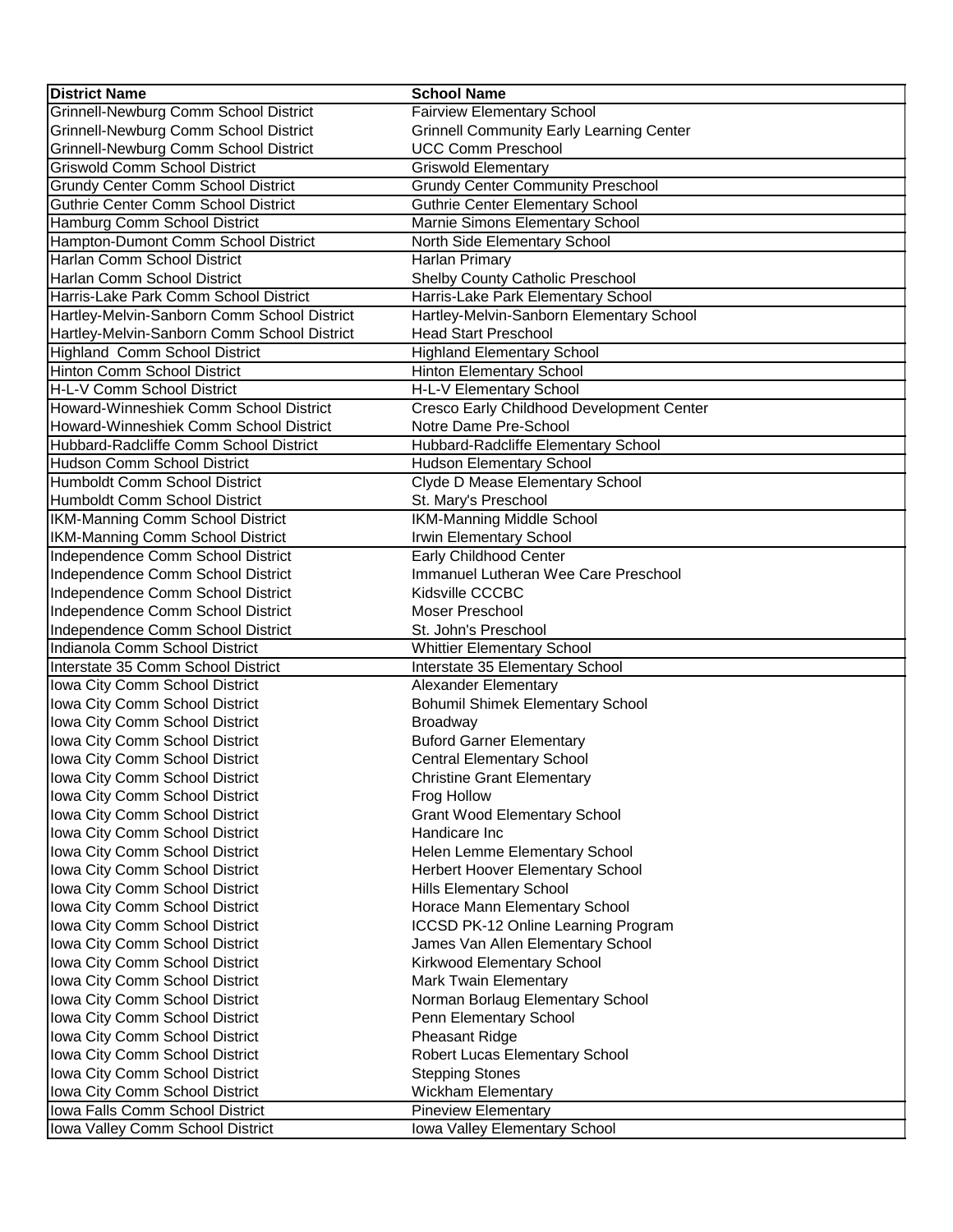| <b>District Name</b>                          | <b>School Name</b>                           |
|-----------------------------------------------|----------------------------------------------|
| Janesville ConsolidatedSchool District        | Janesville Elementary School                 |
| Jesup Comm School District                    | Jesup Elementary School                      |
| Johnston Comm School District                 | America's Children of Oakmoor                |
| <b>Johnston Comm School District</b>          | Cadence Academy Preschool                    |
| <b>Johnston Comm School District</b>          | Henry A Wallace Elementary School            |
| Johnston Comm School District                 | <b>Westside Early Education</b>              |
| Keokuk Comm School District                   | Keokuk Catholic Preschool                    |
| Keokuk Comm School District                   | <b>Torrence Elementary</b>                   |
| Keota Comm School District                    | Keota Elementary School                      |
| Knoxville Comm School District                | <b>Stepping Stones Preschool</b>             |
| Knoxville Comm School District                | <b>West Elementary</b>                       |
| Lake Mills Comm School District               | Lake Mills Elementary School                 |
| Lamoni Comm School District                   | Lamoni Elementary School                     |
| Laurens-Marathon Comm School District         | Laurens-Marathon Elementary School           |
| Lawton-Bronson Comm School District           | <b>Bronson Elementary School</b>             |
| Le Mars Comm School District                  | <b>Clark Elementary School</b>               |
| Le Mars Comm School District                  | Gehlen Catholic Elem School                  |
| Le Mars Comm School District                  | Guardian Angel Preschool                     |
| Le Mars Comm School District                  | Little Rascals Preschool                     |
| Lenox Comm School District                    | Lenox Elementary School                      |
| Lewis Central Comm School District            | E A Kreft Primary School                     |
| Linn-Mar Comm School District                 | Bowman Woods Elementary School               |
| Linn-Mar Comm School District                 | Collins Aerospace Day Academy                |
| Linn-Mar Comm School District                 | <b>Echo Hill Elementary</b>                  |
| Linn-Mar Comm School District                 | Hand in Hand Early Care and Education Center |
| Linn-Mar Comm School District                 | Linn Grove Elementary School                 |
| Linn-Mar Comm School District                 | <b>Wilkins Elementary School</b>             |
| Lisbon Comm School District                   | <b>Lisbon Elementary School</b>              |
| Logan-Magnolia Comm School District           | Logan-Magnolia Elementary School             |
| Lone Tree Comm School District                | Lone Tree Elementary School                  |
| Louisa-Muscatine Comm School District         | Louisa-Muscatine Elementary                  |
| LuVerne Comm School District                  | LuVerne Elementary School                    |
| Lynnville-Sully Comm School District          | Diamond Trail Children's Center              |
| Lynnville-Sully Comm School District          | Inspirations Childcare and Preschool Center  |
| Madrid Comm School District                   | <b>Madrid Elementary Preschool</b>           |
| Madrid Comm School District                   | <b>Tiger Tots Preschool</b>                  |
| Manson Northwest Webster Comm School District | Manson Northwest Webster Elementary          |
| Maple Valley-Anthon Oto Comm School District  | <b>Anthon Elementary</b>                     |
| Maple Valley-Anthon Oto Comm School District  | Danbury-DC                                   |
| Maple Valley-Anthon Oto Comm School District  | <b>Mapleton Elementary School</b>            |
| Maquoketa Comm School District                | Cardinal Elementary School                   |
| Maquoketa Comm School District                | Little Shepherd Preschool                    |
| Maquoketa Comm School District                | Sacred Heart Preschool                       |
| Maquoketa Valley Comm School District         | <b>Earlville Elementary School</b>           |
| Marcus-Meriden-Cleghorn Comm School District  | <b>MMCRU Marcus Elementary</b>               |
| Marion IndependentSchool District             | Longfellow Elementary                        |
| Marshalltown Comm School District             | Anson Elementary School                      |
| Marshalltown Comm School District             | <b>Bobcat Academy</b>                        |
| Marshalltown Comm School District             | <b>Fisher Elementary School</b>              |
| Marshalltown Comm School District             | Franklin Elementary Sch                      |
| Marshalltown Comm School District             | J C Hoglan Elementary School                 |
| Marshalltown Comm School District             | Marshalltown YMCA-YWCA                       |
| Marshalltown Comm School District             | <b>MICA Headstart</b>                        |
| Marshalltown Comm School District             | Rogers Elementary School                     |
| Marshalltown Comm School District             | St. Francis Catholic Preschool               |
| Marshalltown Comm School District             | <b>Woodbury Elementary School</b>            |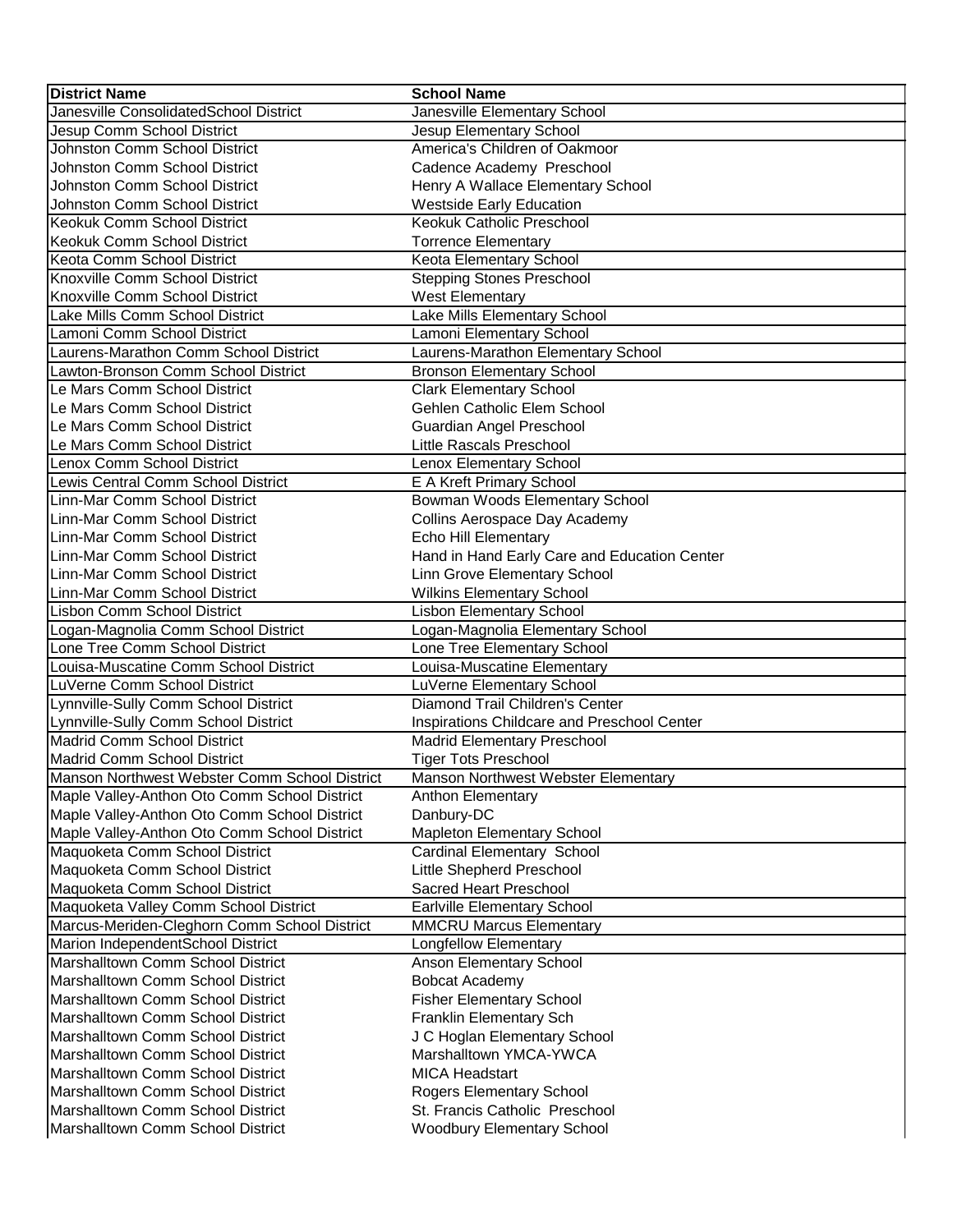| <b>District Name</b>                      | <b>School Name</b>                           |
|-------------------------------------------|----------------------------------------------|
| Martensdale-St Marys Comm School District | Martensdale Elementary School                |
| Mason City Comm School District           | <b>Harding Elementary School</b>             |
| Mason City Comm School District           | Hoover Elementary School                     |
| Mason City Comm School District           | Jefferson Elementary School                  |
| Mason City Comm School District           | Little Angel's Preschool                     |
| Mason City Comm School District           | Sugar Plum Preschool                         |
| Mason City Comm School District           | Washington Charlie Brown Preschool           |
| Mason City Comm School District           | West Town Charlie Brown Preschool            |
| Melcher-Dallas Comm School District       | Melcher-Dallas Elem                          |
| <b>MFL MarMac Comm School District</b>    | MFL MarMac Elementary School                 |
| Midland Comm School District              | <b>Midland Elementary</b>                    |
| Mid-Prairie Comm School District          | Mid-Prairie West Elem. School                |
| Missouri Valley Comm School District      | Missouri Valley Elementary                   |
| Missouri Valley Comm School District      | <b>WCCA Head Start</b>                       |
| MOC-Floyd Valley Comm School District     | Crayon Castle                                |
| MOC-Floyd Valley Comm School District     | Orange City Area Day Day Care                |
| Montezuma Comm School District            | Montezuma Elementary School                  |
| Monticello Comm School District           | Sacred Heart Preschool                       |
| Monticello Comm School District           | Shannon Elementary School                    |
| Monticello Comm School District           | St. Matthew's Mother Goose                   |
| Moravia Comm School District              | Moravia Elementary School                    |
| Mormon Trail Comm School District         | Mormon Trail Elementary School               |
| Morning Sun Comm School District          | Morning Sun Elementary School                |
| Moulton-Udell Comm School District        | Moulton Elementary School                    |
| Mount Ayr Comm School District            | Mount Ayr Elementary                         |
| Mount Pleasant Comm School District       | Van Allen Elementary School                  |
| Mount Vernon Comm School District         | <b>Washington Elementary School</b>          |
| Murray Comm School District               | Murray Elementary School                     |
| Muscatine Comm School District            | A Childs Place Preschool                     |
| Muscatine Comm School District            | Guardian Angel Preschool                     |
| Muscatine Comm School District            | <b>Head Start Preschool</b>                  |
| Muscatine Comm School District            | Muskie Early Learning Center                 |
| Muscatine Comm School District            | Wonder Years Preschool                       |
| Nashua-Plainfield Comm School District    | Nashua-Plainfield Elementary School          |
| Nevada Comm School District               | <b>Central Elementary School</b>             |
| New Hampton Comm School District          | New Hampton Elementary School                |
| New Hampton Comm School District          | St Joseph Community School Sunrise Preschool |
| New London Comm School District           | <b>Clark Elementary School</b>               |
| Newell-Fonda Comm School District         | Newell-Fonda Elementary                      |
| Newton Comm School District               | Thomas Jefferson Elementary School           |
| Nodaway Valley Comm School District       | Nodaway Valley Elementary School             |
| North Butler Comm School District         | North Butler Elementary                      |
| North Cedar Comm School District          | North Cedar Lowden Elementary Center         |
| North Cedar Comm School District          | North Cedar Mechanicsville Elem Ctr          |
| North Fayette Valley Comm School District | <b>Hippity Hop Preschool</b>                 |
| North Fayette Valley Comm School District | Rainbow Land Daycare and Preschool           |
| North Fayette Valley Comm School District | Valley Elementary School                     |
| North Fayette Valley Comm School District | West Union Elementary School                 |
| North Iowa Comm School District           | North Iowa Elem Buffalo Center               |
| North Kossuth Comm School District        | North Kossuth Elementary School              |
| North Kossuth Comm School District        | St. John's Elementary Preschool              |
| North Linn Comm School District           | North Linn Elementary                        |
| North Mahaska Comm School District        | North Mahaska Elementary School              |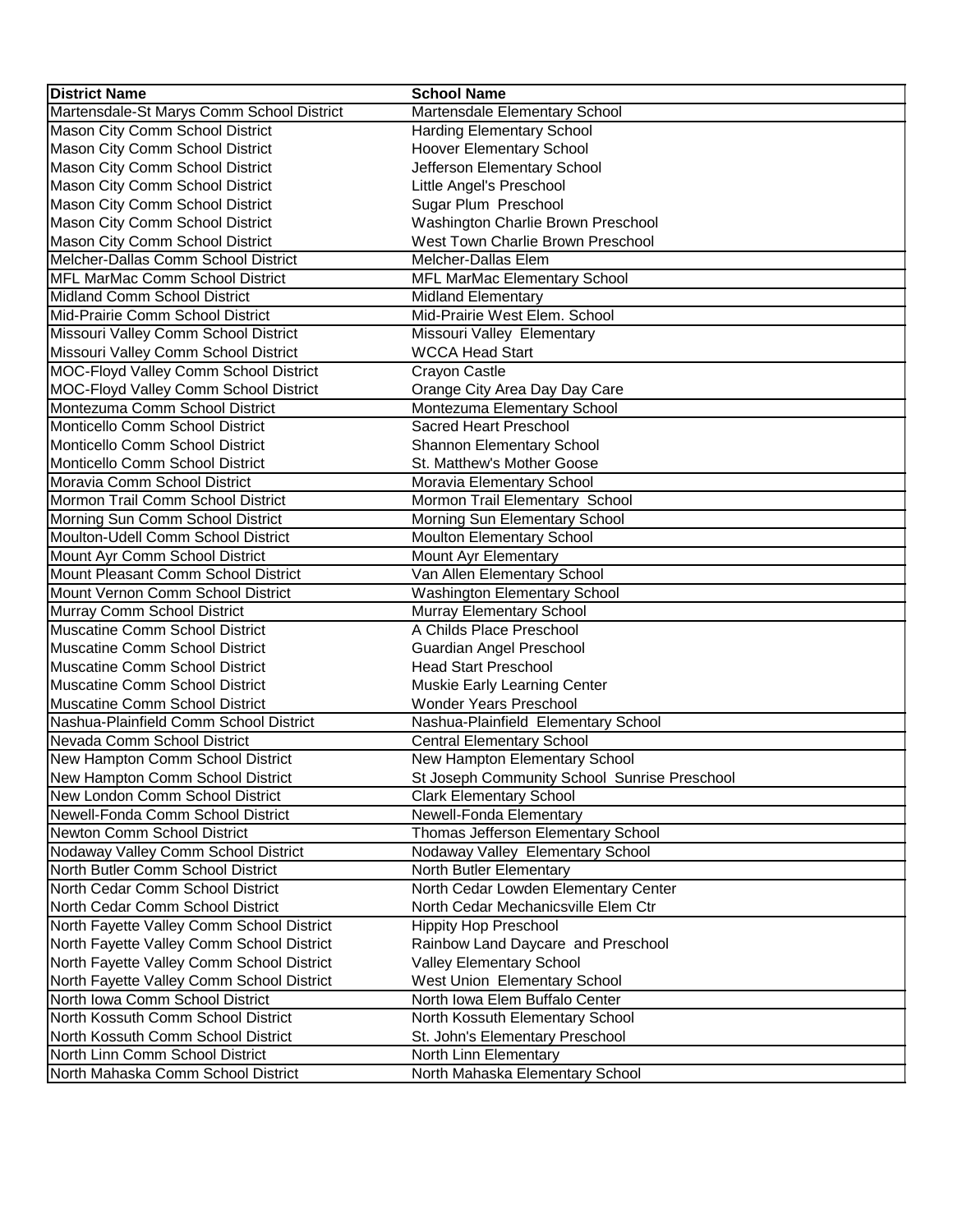| <b>District Name</b>                      | <b>School Name</b>                                                  |
|-------------------------------------------|---------------------------------------------------------------------|
| North Polk Comm School District           | <b>Beautiful Beginnings Preschool</b>                               |
| North Polk Comm School District           | North Polk Central Elementary School                                |
| North Polk Comm School District           | North Polk West Elementary School                                   |
| North Scott Comm School District          | Children's Choice                                                   |
| North Scott Comm School District          | <b>Edward White Elementary School</b>                               |
| North Scott Comm School District          | Eldridge PreSchool                                                  |
| North Scott Comm School District          | Neil Armstrong Elementary School                                    |
| North Scott Comm School District          | Virgil Grissom Elementary School                                    |
| North Tama County Comm School District    | North Tama Elementary                                               |
| North Union Comm School District          | North Union Elementary                                              |
| Northeast Comm School District            | Northeast Elementary School                                         |
| Northwood-Kensett Comm School District    | Northwood-Kensett Elementary                                        |
| Norwalk Comm School District              | Crayons 2 Pencils                                                   |
| Norwalk Comm School District              | Little Hands Big Dreams                                             |
| Norwalk Comm School District              | Norwalk Christian Academy                                           |
| Norwalk Comm School District              | <b>Oviatt Elementary School</b>                                     |
| Norwalk Comm School District              | <b>Serendipity Preschool</b>                                        |
| Odebolt Arthur Battle Creek Ida Grove CSD | Odebolt Arthur Battle Creek Ida Grove Elementary School - Ida Grove |
| Odebolt Arthur Battle Creek Ida Grove CSD | Odebolt Arthur Battle Creek Ida Grove Elementary School - Odebolt   |
| Oelwein Comm School District              | Little Husky Learning Center                                        |
| Oelwein Comm School District              | Oelwein Online School                                               |
| Ogden Comm School District                | E.L.M. Street Preschool                                             |
| Ogden Comm School District                | <b>Ogden Elementary School</b>                                      |
| Okoboji Comm School District              | Okoboji Elementary School                                           |
| Olin ConsolidatedSchool District          | <b>Olin Elementary School</b>                                       |
| Orient-Macksburg Comm School District     | <b>Orient Elementary School</b>                                     |
| Osage Comm School District                | <b>Growing Tree Preschool</b>                                       |
| Osage Comm School District                | Lincoln Elementary School                                           |
| Oskaloosa Comm School District            | Oskaloosa Early Childhood Center - PK                               |
| Oskaloosa Comm School District            | Sonshine Preschool                                                  |
| <b>Ottumwa Comm School District</b>       | <b>IHCC Campus</b>                                                  |
| <b>Ottumwa Comm School District</b>       | Pickwick Early Childhood Center                                     |
| Ottumwa Comm School District              | Seton Montessori PK                                                 |
| Panorama Comm School District             | Panorama Elementary                                                 |
| Paton-Churdan Comm School District        | Paton-Churdan Elementary                                            |
| PCM Comm School District                  | Monroe Elementary School                                            |
| PCM Comm School District                  | Prairie City Elementary School                                      |
| Pekin Comm School District                | Pekin Elementary School                                             |
| Pella Comm School District                | Lincoln Elementary School                                           |
| Pella Comm School District                | Madison Elementary School                                           |
| Perry Comm School District                | Perry Child Development Center                                      |
| Perry Comm School District                | Perry Elementary                                                    |
| Perry Comm School District                | St.Patrick's Gingerbread House Presch                               |
| Pleasant Valley Comm School District      | <b>Bridgeview Elementary School</b>                                 |
| Pleasant Valley Comm School District      | <b>Hopewell Elementary</b>                                          |
| Pleasant Valley Comm School District      | Kiddie Karrasel Academy Preschool                                   |
| Pleasant Valley Comm School District      | Our Savior Lutheran Preschool                                       |
| Pleasantville Comm School District        | <b>Pleasantville Elementary</b>                                     |
| Pocahontas Area Comm School District      | All Star-t Preschool                                                |
| Postville Comm School District            | Postville Early Childhood Preschool/Odgen St./Child Care Center     |
| Postville Comm School District            | Postville Early Childhood Preschool-Post St/REC Center              |
| Prairie Valley Comm School District       | Prairie Valley Elementary School                                    |
| Red Oak Comm School District              | Red Oak Early Childhood Center                                      |
| Remsen-Union Comm School District         | Remsen-Union Elementary School                                      |
| Riceville Comm School District            | <b>Riceville Elementary School</b>                                  |
| <b>River Valley Comm School District</b>  | <b>River Valley Elementary</b>                                      |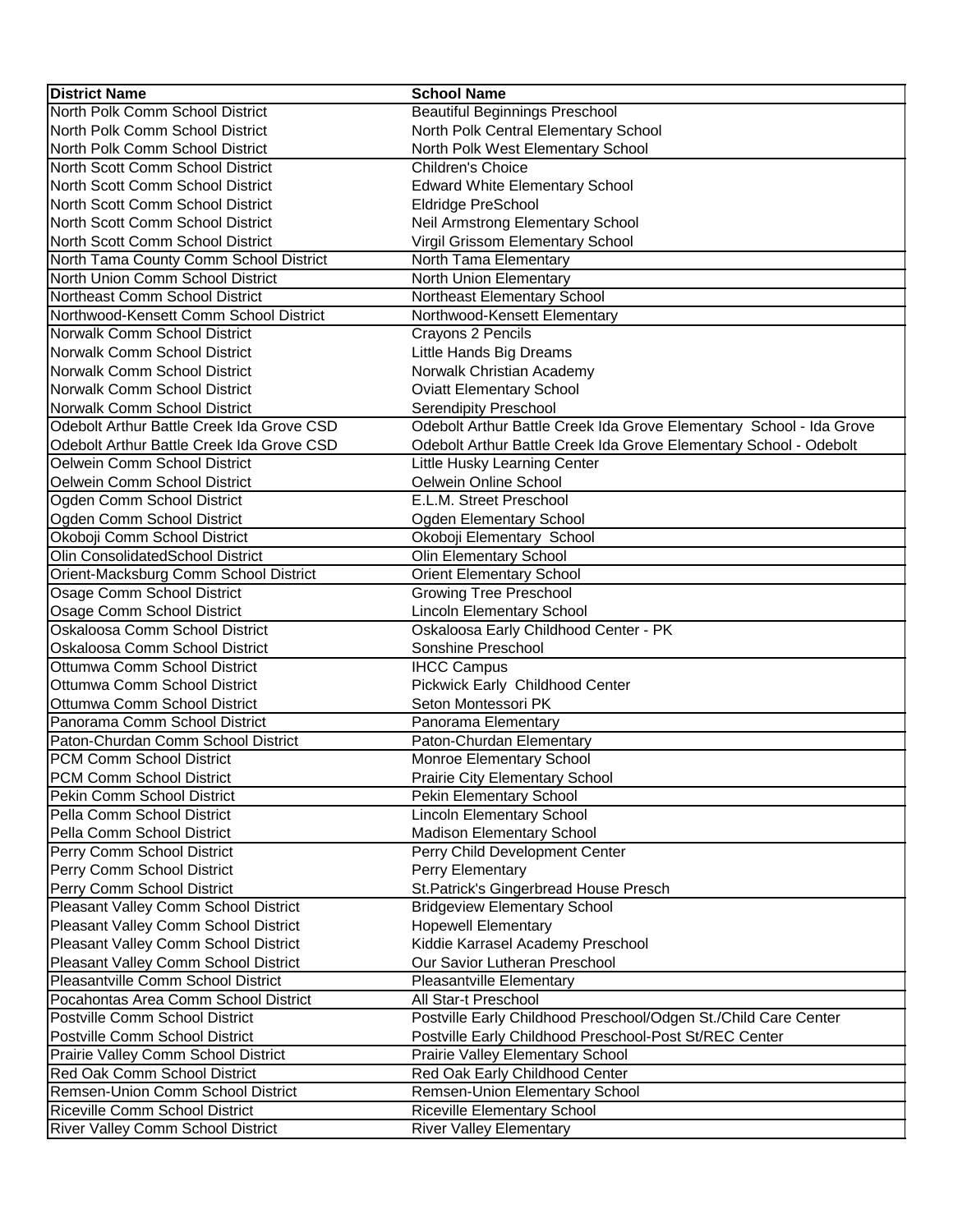| <b>District Name</b>                         | <b>School Name</b>                                 |
|----------------------------------------------|----------------------------------------------------|
| Riverside Comm School District               | Riverside Elementary                               |
| Rock Valley Comm School District             | Rock Valley Christian Preschool                    |
| Rock Valley Comm School District             | Rock Valley Elementary School                      |
| Roland-Story Comm School District            | Roland-Story Elementary School                     |
| Rudd-Rockford-Marble Rk Comm School District | <b>RRMR Elementary School</b>                      |
| Ruthven-Ayrshire Comm School District        | Ruthven-Ayrshire Elementary School                 |
| Saydel Comm School District                  | <b>Cornell Elementary School</b>                   |
| Schaller-Crestland Comm School District      | <b>Schaller-Crestland Elementary</b>               |
| Schleswig Comm School District               | Immanuel Lutheran PK                               |
| Sergeant Bluff-Luton Comm School District    | <b>Bluff's Little Thinkers</b>                     |
| Sergeant Bluff-Luton Comm School District    | <b>Creative Preschool</b>                          |
| Sergeant Bluff-Luton Comm School District    | Sergeant Bluff-Luton Primary School                |
| Seymour Comm School District                 | Seymour Elementary School                          |
| Sheldon Comm School District                 | <b>East Elementary School</b>                      |
| <b>Sheldon Comm School District</b>          | <b>Head Start</b>                                  |
| Sheldon Comm School District                 | Noah's Ark                                         |
| Sheldon Comm School District                 | St. Patrick's                                      |
| Shenandoah Comm School District              | Logan Preschool                                    |
| Sibley-Ocheyedan Comm School District        | Sibley Ocheyedan Elementary School                 |
| Sidney Comm School District                  | <b>Sidney Elementary School</b>                    |
| Sigourney Comm School District               | <b>Sigourney Elementary</b>                        |
| Sioux Center Comm School District            | Sioux Center Preschool                             |
| Sioux Center Comm School District            | <b>Stepping Stones</b>                             |
| Sioux Central Comm School District           | Sioux Central Elementary School                    |
| Sioux City Comm School District              | Angel House Preschool                              |
| Sioux City Comm School District              | Apple Tree Preschool                               |
| Sioux City Comm School District              | <b>Bryant Elementary School</b>                    |
| Sioux City Comm School District              | <b>Building Blocks Preschool</b>                   |
| Sioux City Comm School District              | <b>CAA English Preschool</b>                       |
| Sioux City Comm School District              | <b>CAA Sloan Preschool</b>                         |
| Sioux City Comm School District              | <b>CAA Westside Preschool</b>                      |
| Sioux City Comm School District              | Calico Kids Preschool                              |
| Sioux City Comm School District              | Clark Early Childhood Center                       |
| Sioux City Comm School District              | Hunt Elementary School                             |
| Sioux City Comm School District              | Irving Preschool                                   |
| Sioux City Comm School District              | Kiddie Crusaders Preschool                         |
| Sioux City Comm School District              | Leeds Elementary School                            |
| Sioux City Comm School District              | <b>Liberty Elementary School</b>                   |
| Sioux City Comm School District              | Loess Hills Elementary                             |
| Sioux City Comm School District              | Mary J. Treglia Preschool                          |
| Sioux City Comm School District              | Morningside Elementary                             |
| Sioux City Comm School District              | Morningside Lutheran Preschool                     |
| Sioux City Comm School District              | Native American Daycare / Preschool                |
| Sioux City Comm School District              | Nodland Elementary School                          |
| Sioux City Comm School District              | <b>Riverside Elementary School</b>                 |
| Sioux City Comm School District              | <b>Spalding Park Elementary</b>                    |
| Sioux City Comm School District              | Stella Sanford Child Development Crittenton Center |
| Sioux City Comm School District              | Storytime Preschool                                |
| Sioux City Comm School District              | <b>Unity Elementary School</b>                     |
| Solon Comm School District                   | Lakeview Elementary                                |
| South Central Calhoun Comm School District   | South Central Calhoun Elementary Building          |
| South Central Calhoun Comm School District   | South Central Calhoun High School                  |
| South Hamilton Comm School District          | South Hamilton Elem                                |
| South O'Brien Comm School District           | South O'Brien Elem Sch Primghar Center             |
| South Page Comm School District              | South Page Elementary School                       |
| South Tama County                            | South Tama County Elementary School                |
|                                              |                                                    |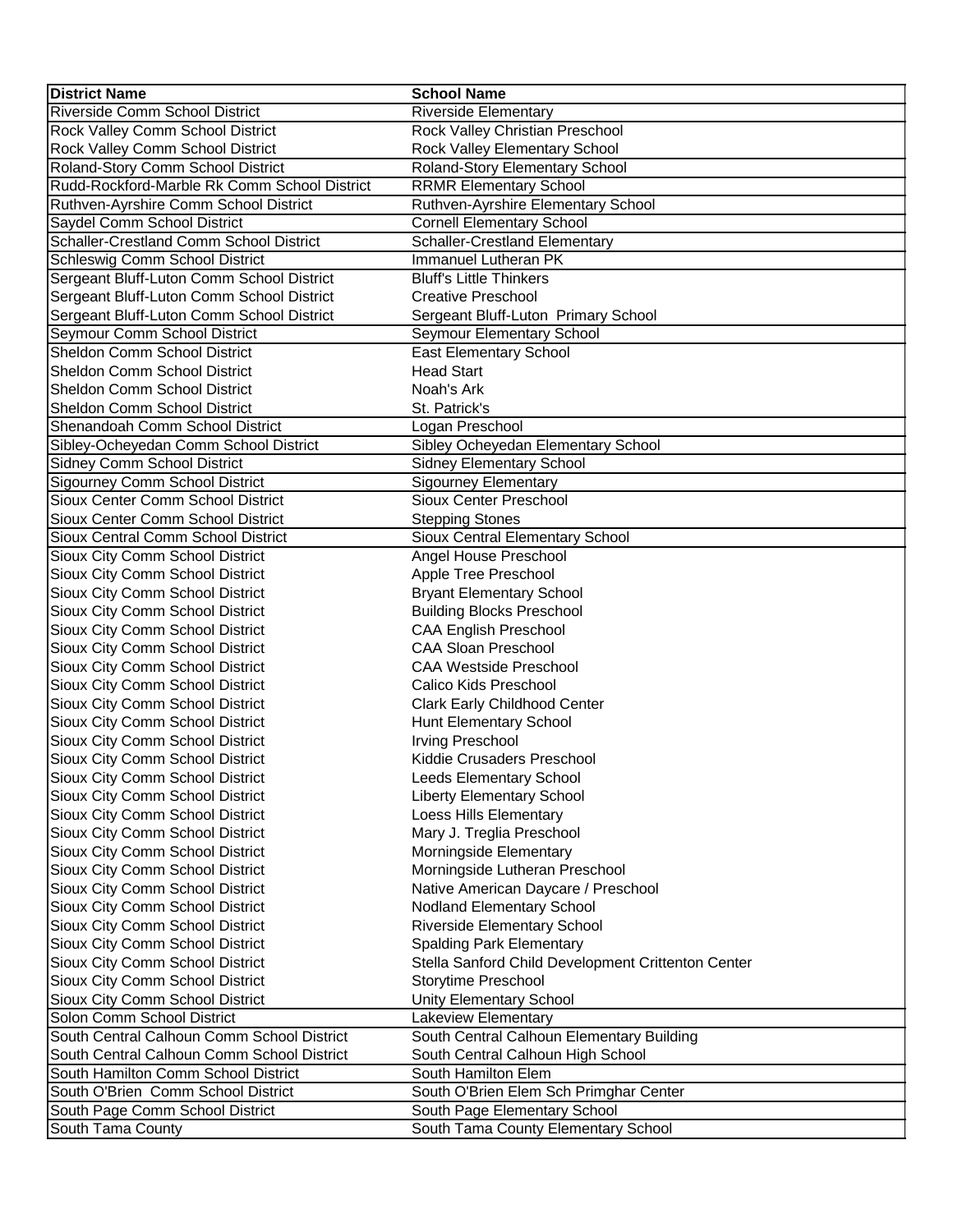| <b>District Name</b>                         | <b>School Name</b>                                        |
|----------------------------------------------|-----------------------------------------------------------|
| South Winneshiek Comm School District        | South Winneshiek Elementary School                        |
| South Winneshiek Comm School District        | St. Teresa of Calcutta - Calmar                           |
| South Winneshiek Comm School District        | St. Teresa of Calcutta - Ossian                           |
| Southeast Polk Comm School District          | Altoona Elementary                                        |
| Southeast Polk Comm School District          | <b>Centennial Elementary</b>                              |
| Southeast Polk Comm School District          | <b>Clay Elementary</b>                                    |
| Southeast Polk Comm School District          | Delaware Elementary                                       |
| Southeast Polk Comm School District          | Four Mile Elementary                                      |
| Southeast Polk Comm School District          | Mitchellville Elementary                                  |
| Southeast Polk Comm School District          | <b>Runnells Elementary</b>                                |
| Southeast Polk Comm School District          | <b>Willowbrook Elementary</b>                             |
| Southeast Warren Comm School District        | Southeast Warren Primary                                  |
| Southeast Webster Grand Comm School District | Dayton Center                                             |
| Spencer Comm School District                 | First English Christian Preschool                         |
| Spencer Comm School District                 | Jefferson Headstart                                       |
| Spencer Comm School District                 | Johnson Elementary                                        |
| Spencer Comm School District                 | <b>Sacred Heart Preschool</b>                             |
| Spencer Comm School District                 | <b>YMCA Preschool</b>                                     |
| Spirit Lake Comm School District             | Spirit Lake Elementary School                             |
| Springville Comm School District             | Springville Elementary School                             |
| St Ansgar Comm School District               | St Ansgar Elementary School                               |
| <b>Stanton Comm School District</b>          | Good Shepherd Christian Preschool                         |
| <b>Starmont Comm School District</b>         | <b>Starmont Elementary School</b>                         |
| Storm Lake Comm School District              |                                                           |
|                                              | East Early Childhood Ctr                                  |
| Storm Lake Comm School District              | Gingerbread Preschool                                     |
| Storm Lake Comm School District              | St. Mary's Preschool                                      |
| <b>Stratford Comm School District</b>        | <b>Stratford Elementary</b>                               |
| Sumner-Fredericksburg Comm School District   | <b>Durant Elementary School</b>                           |
| Sumner-Fredericksburg Comm School District   | Fredericksburg Elem School                                |
| <b>Tipton Comm School District</b>           | <b>Tipton Elementary School</b>                           |
| <b>Tri-Center Comm School District</b>       | <b>Tri-Center Elementary School</b>                       |
| <b>Tri-County Comm School District</b>       | <b>Tri-County Elementary School</b>                       |
| <b>Tripoli Comm School District</b>          | <b>Tripoli Elementary School</b>                          |
| Turkey Valley Comm School District           | <b>Turkey Valley Elementary School</b>                    |
| Twin Cedars Comm School District             | <b>Twin Cedars Elementary School</b>                      |
| Twin Rivers Comm School District             | Twin Rivers Elementary School                             |
| Underwood Comm School District               | <b>Underwood Elementary School</b>                        |
| Union Comm School District                   | <b>Dysart-Geneseo Elementary School</b>                   |
| Union Comm School District                   | La Porte City Elementary School                           |
| United Comm School District                  | <b>United Community School</b>                            |
| Urbandale Comm School District               | Cadence Academy                                           |
| Urbandale Comm School District               | <b>Olmsted Elementary School</b>                          |
| Urbandale Comm School District               | Rolling Green Elementary School                           |
| Urbandale Comm School District               | St. Pius X Preschool                                      |
| Urbandale Comm School District               | Webster Elementary School                                 |
| Van Buren County Comm School District        | Van Buren County Community School District Douds Center   |
| Van Buren County Comm School District        | Van Buren County Community School District Harmony Center |
| Van Meter Comm School District               | Van Meter Elementary School                               |
| Villisca Comm School District                | Sylvia Enarson Elementary School                          |
| Vinton-Shellsburg Comm School District       | Shellsburg Elementary School                              |
| Vinton-Shellsburg Comm School District       | <b>Tilford Elementary School</b>                          |
| Waco Comm School District                    | Waco Elementary School                                    |
| Wapello Comm School District                 | <b>Wapello Elementary School</b>                          |
| Wapsie Valley Comm School District           | <b>Community Lutheran Preschool</b>                       |
| Wapsie Valley Comm School District           | <b>Fairbank Elementary School</b>                         |
| Wapsie Valley Comm School District           | Readlyn Elementary School                                 |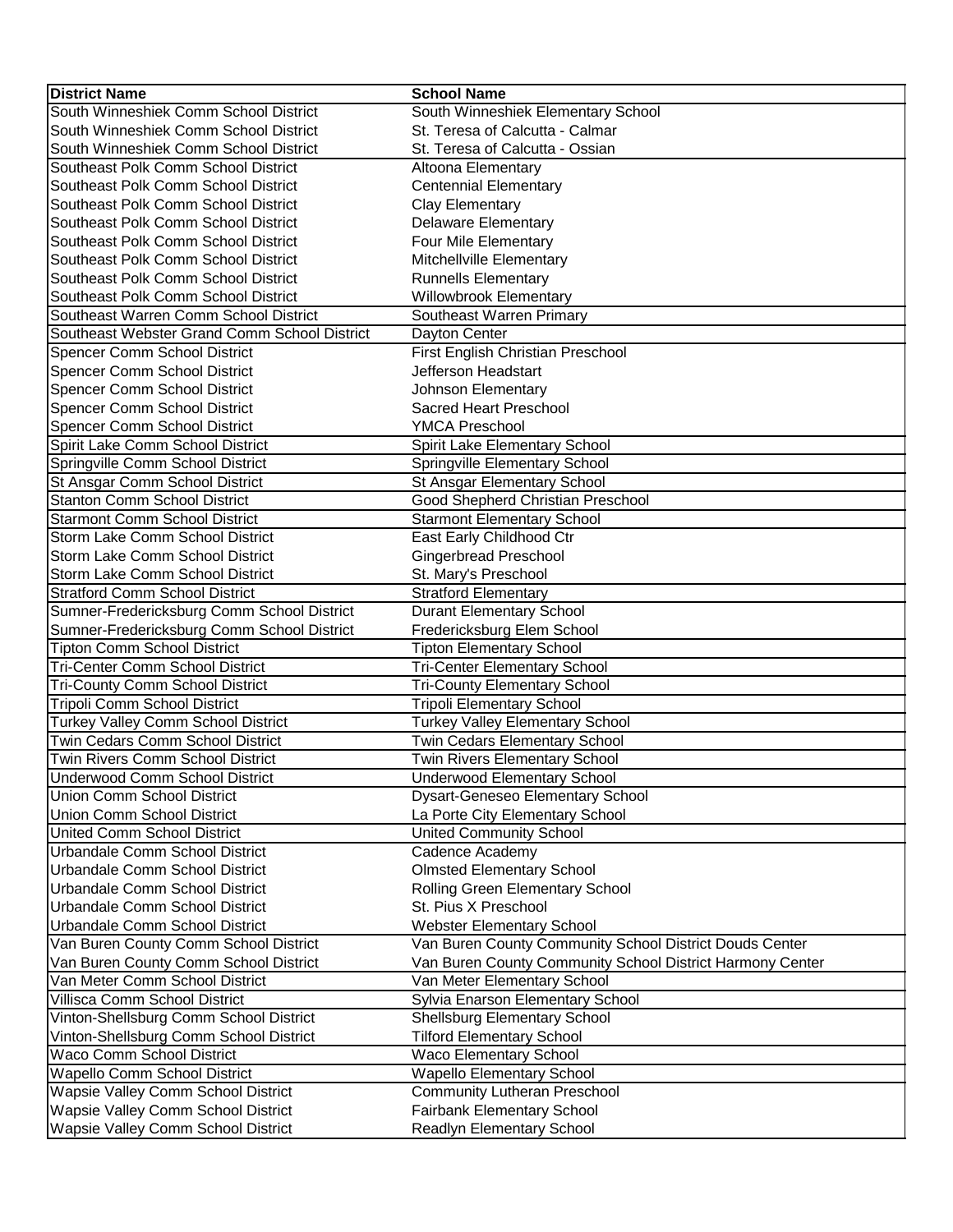| <b>District Name</b>                        | <b>School Name</b>                   |
|---------------------------------------------|--------------------------------------|
| Washington Comm School District             | Saint James Preschool                |
| Washington Comm School District             | <b>Stewart Elementary School</b>     |
| <b>Waterloo Comm School District</b>        | A to Z Learning Center Preschool     |
| <b>Waterloo Comm School District</b>        | <b>Blessed Sacrament Preschool</b>   |
| <b>Waterloo Comm School District</b>        | Cunningham School                    |
| <b>Waterloo Comm School District</b>        | Elk Run Early Childhood Center       |
| <b>Waterloo Comm School District</b>        | Fred Becker Elementary School        |
| <b>Waterloo Comm School District</b>        | <b>Highland Elementary School</b>    |
| <b>Waterloo Comm School District</b>        | Immanuel Lutheran Preschool          |
| <b>Waterloo Comm School District</b>        | <b>Irving Elementary School</b>      |
| Waterloo Comm School District               | Kittrell Elementary School           |
| <b>Waterloo Comm School District</b>        | Learn & Play Preschool               |
| <b>Waterloo Comm School District</b>        | Lincoln Elementary School            |
| <b>Waterloo Comm School District</b>        | <b>Orange Elementary School</b>      |
| <b>Waterloo Comm School District</b>        | Small World Preschool                |
| <b>Waukee Comm School District</b>          | Vince Meyer Early Learning Center    |
| Waverly-Shell Rock Comm School District     | Discoveries Learning Center          |
| Waverly-Shell Rock Comm School District     | Shell Rock Elementary School         |
| Waverly-Shell Rock Comm School District     | St. Paul's Lutheran Preschool        |
| Waverly-Shell Rock Comm School District     | Waverly Childcare and Preschool      |
| <b>Wayne Comm School District</b>           | <b>Magical Beginnings</b>            |
| Wayne Comm School District                  | Wayne Elementary School              |
| Webster City Comm School District           | Asbury Methodist Preschool           |
| Webster City Comm School District           | Northeast Hamilton Elementary School |
| Webster City Comm School District           | Riverview Early Childhood Center     |
| Webster City Comm School District           | St. Paul Lutheran Preschool          |
| Webster City Comm School District           | St. Thomas Catholic Preschool        |
| West Bend-Mallard Comm School District      | West Bend-Mallard Elementary School  |
| <b>West Branch Comm School District</b>     | <b>Hoover Elementary School</b>      |
| West Branch Comm School District            | West Branch Early Learning Center    |
| <b>West Burlington IndSchool District</b>   | West Burlington Elem School          |
| <b>West Central Comm School District</b>    | West Central PK - 8 School           |
| West Central Valley Comm School District    | <b>Stuart Elementary School</b>      |
| West Delaware County Comm School District   | Lambert Elementary School            |
| West Delaware County Comm School District   | St. Mary School                      |
| <b>West Des Moines Comm School District</b> | Cadence Academy-Ashw Preschool       |
| West Des Moines Comm School District        | Cadence Academy-GR Preschool         |
| <b>West Des Moines Comm School District</b> | <b>Clive Learning Academy</b>        |
| <b>West Des Moines Comm School District</b> | Creekside Preschool                  |
| <b>West Des Moines Comm School District</b> | <b>Crestview School of Inquiry</b>   |
| <b>West Des Moines Comm School District</b> | Fairmeadows Elementary School        |
| <b>West Des Moines Comm School District</b> | Hillside Elementary School           |
| <b>West Des Moines Comm School District</b> | Jordan Creek Elementary School       |
| <b>West Des Moines Comm School District</b> | Learning Resource Center             |
| West Des Moines Comm School District        | Sacred Heart Preschool               |
| <b>West Des Moines Comm School District</b> | <b>WDM Methodist Preschool</b>       |
| <b>West Des Moines Comm School District</b> | Western Hills Elementary School      |
| West Des Moines Comm School District        | <b>Westridge Elementary</b>          |
| <b>West Fork Comm School District</b>       | West Fork Elementary at Rockwell     |
| <b>West Hancock Comm School District</b>    | West Hancock Elementary School       |
| <b>West Harrison Comm School District</b>   | <b>West Harrison Elementary</b>      |
| West Liberty Comm School District           | Early Childhood Center               |
| West Lyon Comm School District              | West Lyon Elementary School          |
| <b>West Marshall Comm School District</b>   | West Marshall Elementary School      |
| West Monona Comm School District            | West Monona Elementary               |
|                                             |                                      |